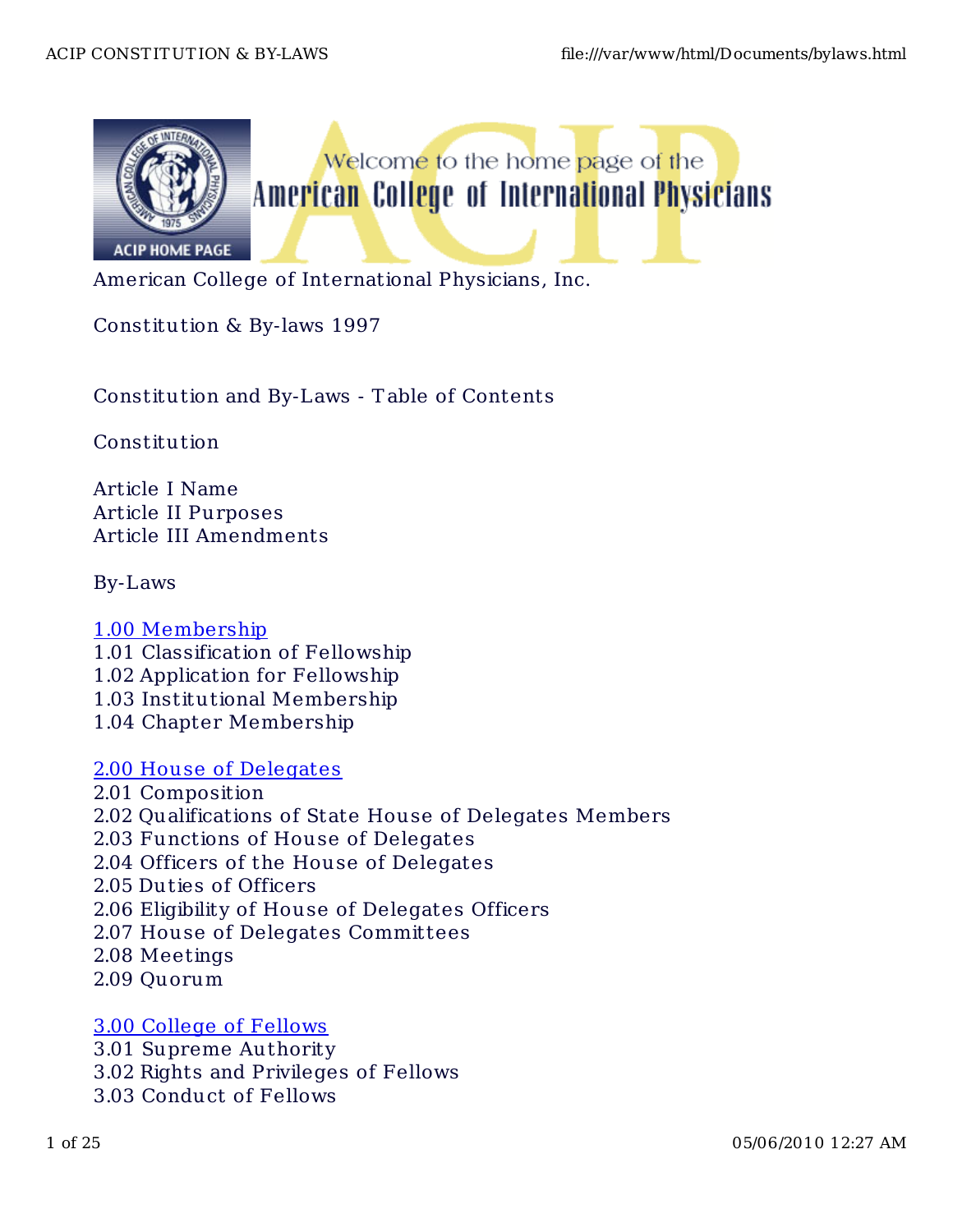## 3.04 Attendance at Conventions 3.05 Indemnification

### 4.00 Officers

- 4.01 Election of Officers 4.02 Duties of Officers 4.03 Additional Dut ies 4.04 Care of College Property 4.05 T erm of Office 4.06 Eligibility of Office
- 4.07 Removal from Office

### 5.00 Administrative Officers

5.01 Executive Director

5.02 Additional Dut ies

#### 6.00 Board of T rustees

6.01 Definition 6.02 Composition 6.03 Duties 6.04 Executive Committee 6.05 T erm of Office 6.06 Eligibility 6.07 Meetings and Quorum 6.08 Attendance and Requirement

#### 7.00 Committees and Councils

7.01 T he Standing Committees 7.02 Chairs of the Standing Committees 7.03 T he Chairs of the Standing Committee 7.04 The Constitution and By-Laws 7.05 T he Committee on Credentials and Membership 7.06 T he Nominating and Election Committee 7.07 T he Convention and Arrangements Committee 7.08 T he Scientific Research Committee 7.09 T he CME Committee 7.10 T he Committee on Publications 7.11 Awards Committee 7.12 Special (Ad Hoc) Committee 7.13 T he Council of Affiliated Associat ions/Societies/Organizations

# 8.00 Conventions and Meetings

- 8.01 Annual Convention
- 8.02 Special Meetings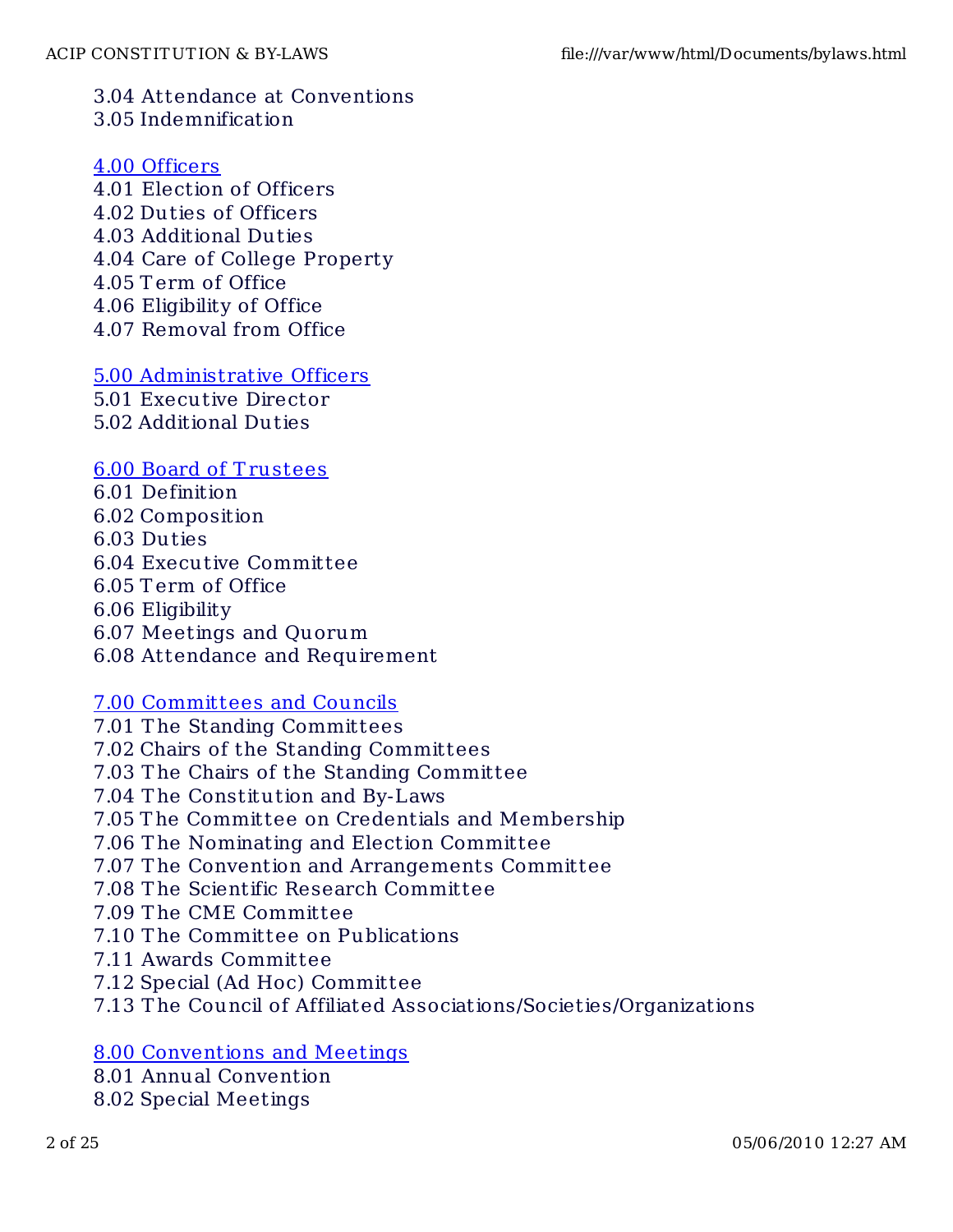8.03 Quorum 8.04 Order of Business 8.05 Parliamentary Authority

#### 9.00 Nominations and Elections

9.01 Nominations 9.02 Voting and Eligibility 9.03 Method of Voting

### 10.00 Finances

10.01 Membership dues: Fellows 10.02 Membership dues: Affiliated 10.03 Life Membership

11.00 Award and Honors 11.01 Authority 11.02 Purpose 11.03 Distinguished Fellows

# 12.00 Amendments

12.01 Procedure 12.02 Prior Approval

# CONST IT UT ION

### ART ICLE I NAME

(1) T he name of this organization shall be the "American College of International Physicians, Inc."

(2) T his corporation shall be composed of and consist of individual members elected to membership in the American College of International Physicians, Inc. in accordance with the rules of eligibility set forth in the By-Laws.

# ART ICLE II PURPOSES

Section (1) The College is organized exclusively for educational, scientific research and charitable purposes.

The purposes for which this corporation is formed are: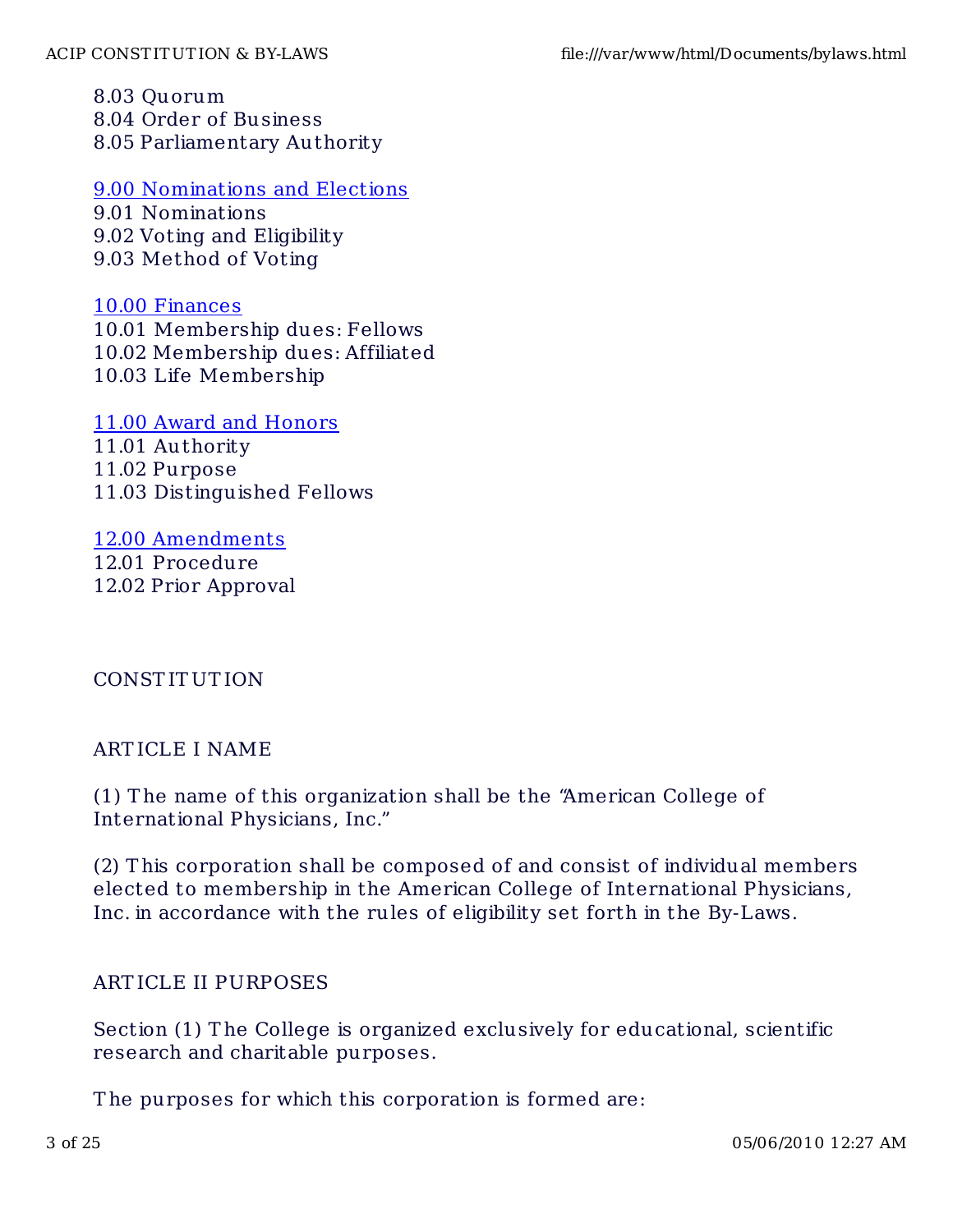(a) Primarily to advance and improve the standards of practice and quality of professional service in the field of medicine.

(b) To pursue educational opportunities for international physicians as well as to enhance the knowledge and education of its membership in the prevention, diagnosis and treatment of disease through continuing medical education.

(c) T o offer scholarship aid to disadvantaged and deserving medical students and other students of health professions.

(d) To secure for the international physician, an atmosphere conducive to the achievement of his or her potential as healer of the sick.

(e) T o advance the knowledge of international health by encouraging scientific research by its fellows.

(f) T o support Fellows who are desirous of rendering free medical and educational care to indigents here in the United States and oversees.

Section (2) To encourage promotion of international medical relief programs to areas that require humanitarian assistance due to natural calamities, disasters and epidemic disease through special voluntary contributions by Fellows of the College, the public at large and affiliated societies.

Section (3) T he College shall not operate for profit and no part of the net earnings of the College shall insure to the benefit of or be distributable to its members, Fellows, T rustees, Officers, and other private persons, except that the College shall be authorized and empowered to pay reasonable compensation for services rendered and to make payments and distributions in furtherance of the earnings or activities of the College shall be devoted to carrying on of propaganda, or otherwise attempt to influence legislation, and the College shall not participate in any political campaign on behalf of any candidate for public office (including the publishing or distribution of any statements). Not withstanding any other provision of Articles governing the College, the College shall not carry on activities not permitted to be carried out by an organization exempt from Federal Income T ax under Section 501 (C)(3) of the Internal Revenue Code of 1954 (or the corresponding provision of any organization, contributions to which are deductive under Section 170 (C)(2) of the Internal Revenue Code of 1954 (or corresponding provision of any future U.S. Internal Revenue Law).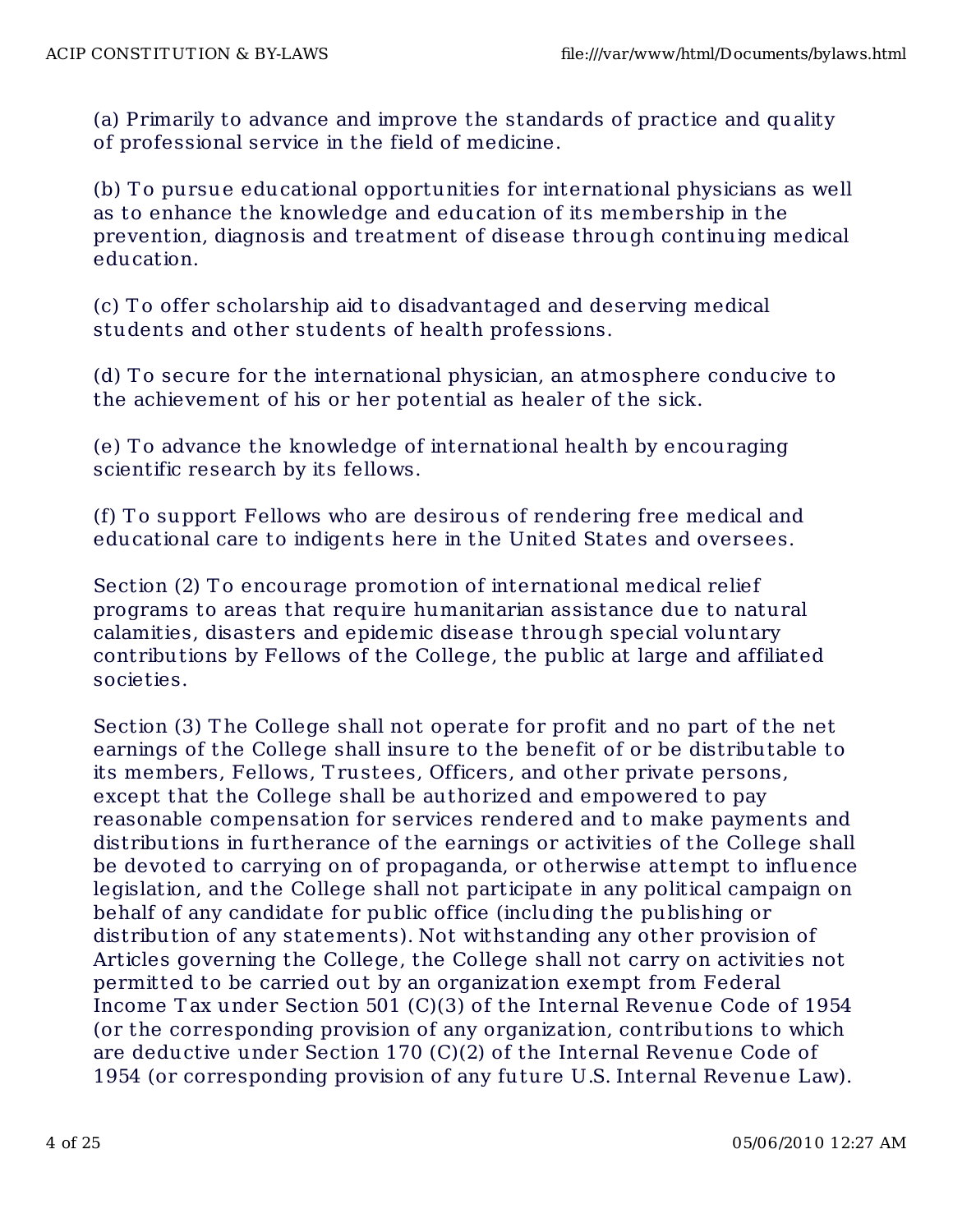Section (4) Upon dissolution of the College, at any time, the Board of T rustees shall, after paying or making provisions for the payment of all of the liabilities of the College, dispose of all of the assets of the College exclusively for charitable and educational purposes of the College, in such a manner, or to such organizations established and operated exclusively for charitable and educational purposes under Section 501 (C)(3) of the Internal Revenue Code of 1954 (or corresponding provision of any future U.S. Internal Revenue Law), as the Board of T rustees shall determine.

# ART ICLE III AMENDMENT S

T he American College of International Physicians may amend this Constitution at any annual meeting of the College of Regular Fellows, by a two-thirds (2/3) vote of those present and qualified to vote, provided notice of the proposed amendments has been appended to the call for the meeting and mailed at least 30 days prior to the date thereof.

T he proposed Amendments must be approved by the Constitution and By-Laws Committee of the College before it is presented to the Annual meeting of the College of Fellows.

# BY-LAWS

1.00 Membership

1.01 Classification of Fellowship:

1.011 Regular Fellows shall be members in good standing of the College, and shall have the following qualifications:

(1) Shall hold the degree of Doctor of Medicine or its equivalent, from medical college or its equivalent as determined b the Board of T rustees of the College.

(2) Shall have a license to practice medicine in any state or territory or possession of the United States of American, or Canada

(3) Shall be a resident of the United States or Canada.

1.012 Associate Fellows shall be limited to physicians who hold the degree of Doctor of Medicine or its equivalent but do not meet the requirement of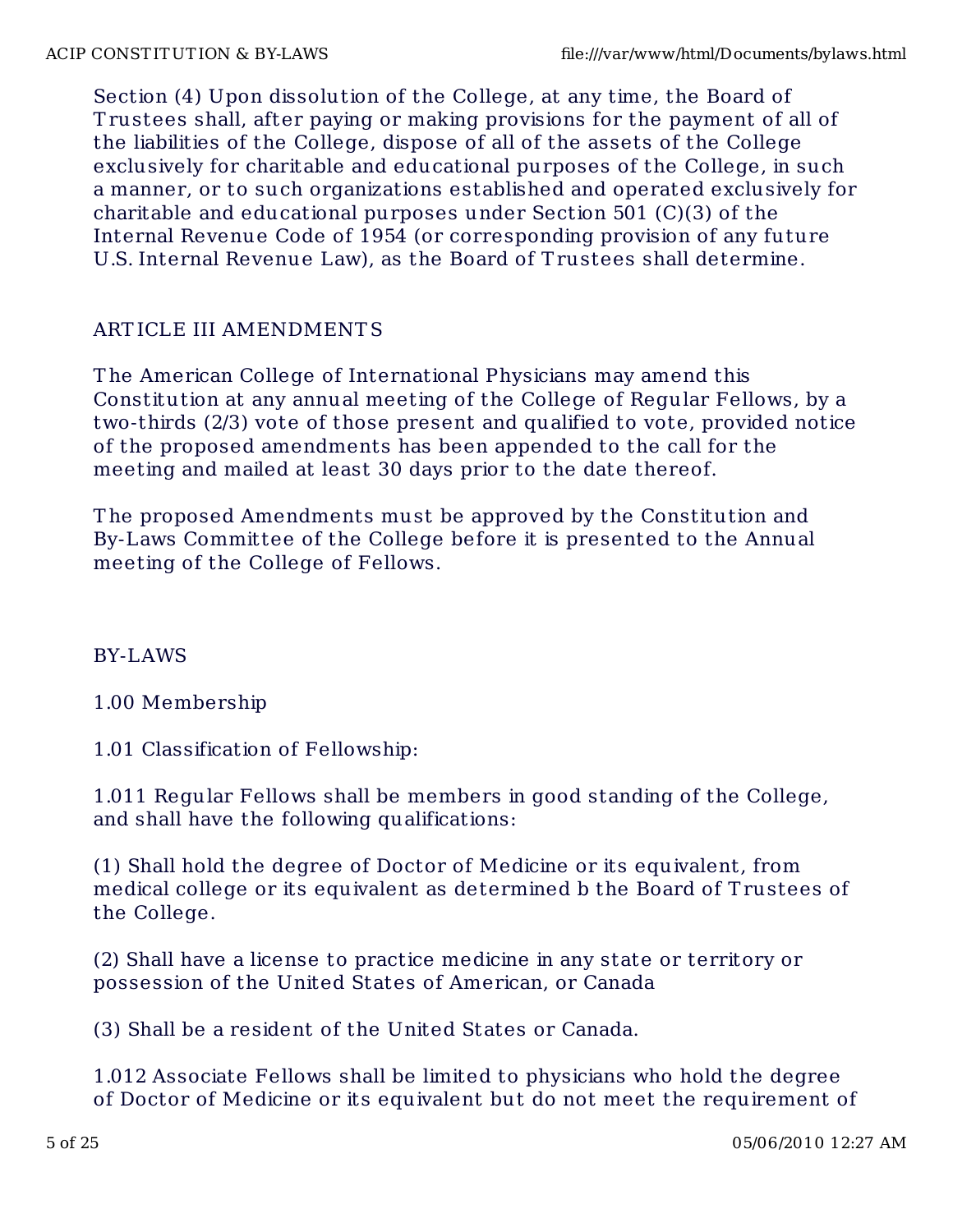1.011 (2) and (3).

1.013 Affiliate Fellows shall be practicing physicians of foreign countries, teachers of medicine, and scientists.

1.014 Student Fellows – Medical Students, currently enrolled in recognized medical schools or Colleges of Medicine or their equivalent.

1.015 Honorary Fellows – Regular Fellows who are not in active practice because of retirement or disability, shall be eligible for Honorary Fellowship upon application to the American College of International Physicians. Honorary Fellows shall not be required to pay membership fees.

1.016 Institutional Fellows are members in good standing of Associations/Societies/Organizations who are institutional members of the College as defined in 1.03. Institutional Fellows shall not have the privilege of holding office or voting.

1.017 Life Fellows – Regular Fellows who have obtained Life Fellow status on payment of dues and fees as prescribed by the Board of T rustees. T hey shall have all the privileges of holding office, and voting in elections.

1.02 Application for Fellowship

1.021 All applications for Fellowship shall be sent to the Central office of the American College of International Physicians, to be acted upon by the appropriate committees, prior to presentation to the Board of trustees for their approval.

1.022 A Fellow shall hold only one type of Fellowship in the College at any one time.

(Revised July, 1995)

1.03 Institutional Membership

1.031 Institutional Membership in the College is offered to any Associations/Societies/Organizations consisting of physicians if such Associations/Societies/Organizations meets the following requirements and if its purposes are in conformity with those of the College.

(1) Requests in writing, to the Board of T rustees, its intentions to affiliate,

(2) Be recommended for approval to the College of Fellows by a majority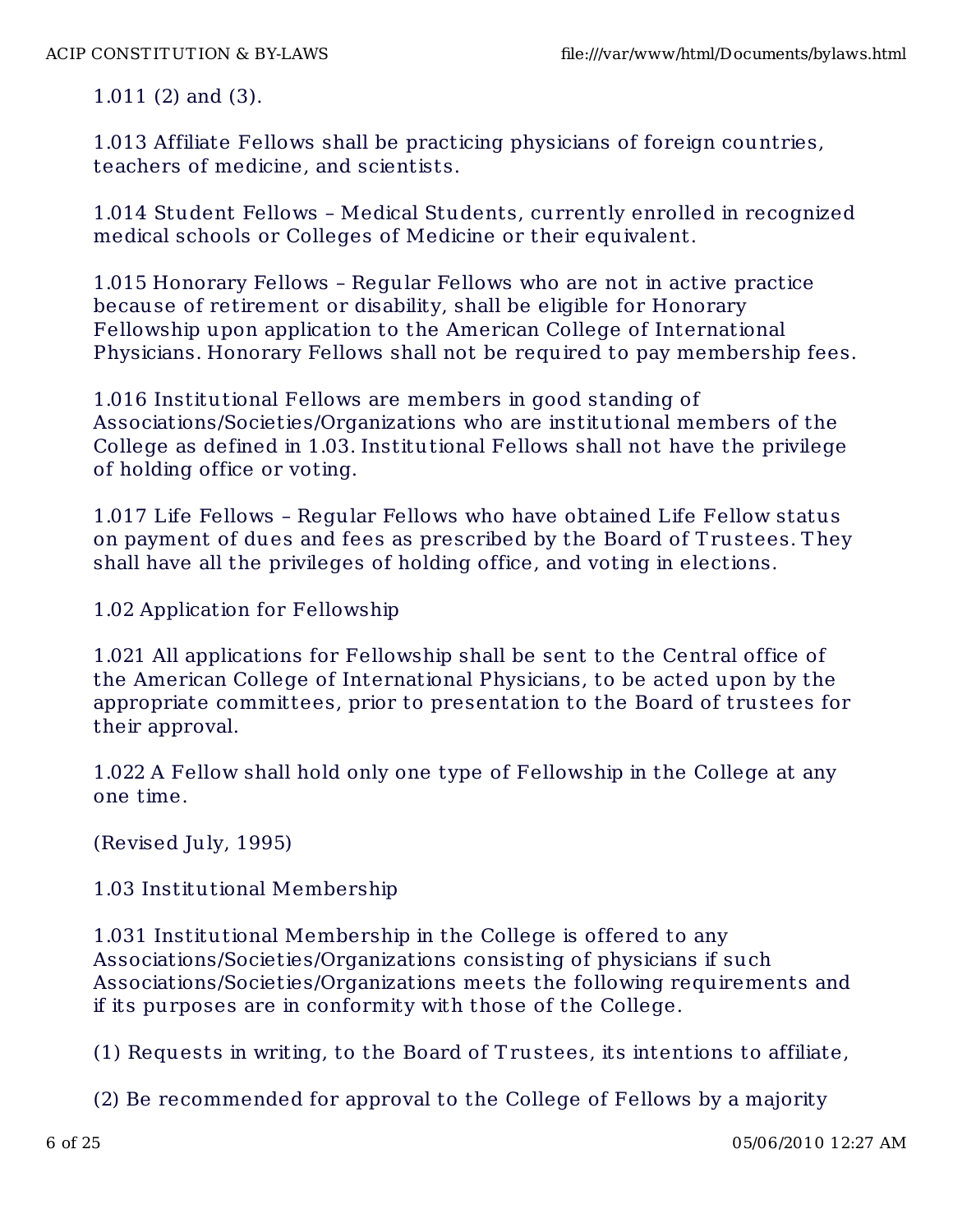vote of the Board of Trustees,

(3) Have at least 25 dues paying members who are regular Fellows of the College,

(4) Have a Constitution and By-Laws which is similar and conforms with those of the College, or provide a written commitment to support the purposes of the College,

(5) Provide the Board of T rustees of the College with a list of its Officers and members together with a copy of its Constitution and By-Laws,

(6) Be an established and stable national organization having been in existence for at least three years prior to submitting its application,

(7) Be an active national organization, holding at least one meeting of its members per year.

1.04 Chapter Membership

1.041 Chapter membership in the College shall be conferred at the determination of the Board of Trustees, to any group of physicians, if such group meets the following requirements:

(1) Requests a Charter from the College to form a Chapter,

(2) Has at least 10 physicians who are Regular Fellows of the College,

(3) Has a Constitut ion and By-Laws, approved by the Board of T rustees of the College that conforms to the Constitution and By-Laws of the College,

(4) Makes a yearly report of membership of the Chapter and its finances to the Board of Trustees of the College,

(5) Is an active organization holding at least one meeting of its membership each year,

(6) Sends a Chapter delegate to the Annual Convention of the College each year.

1.042

(1) Chapters of the College may be organized at any local, city town, district or state level. A national organization shall be eligible to join under 1.03.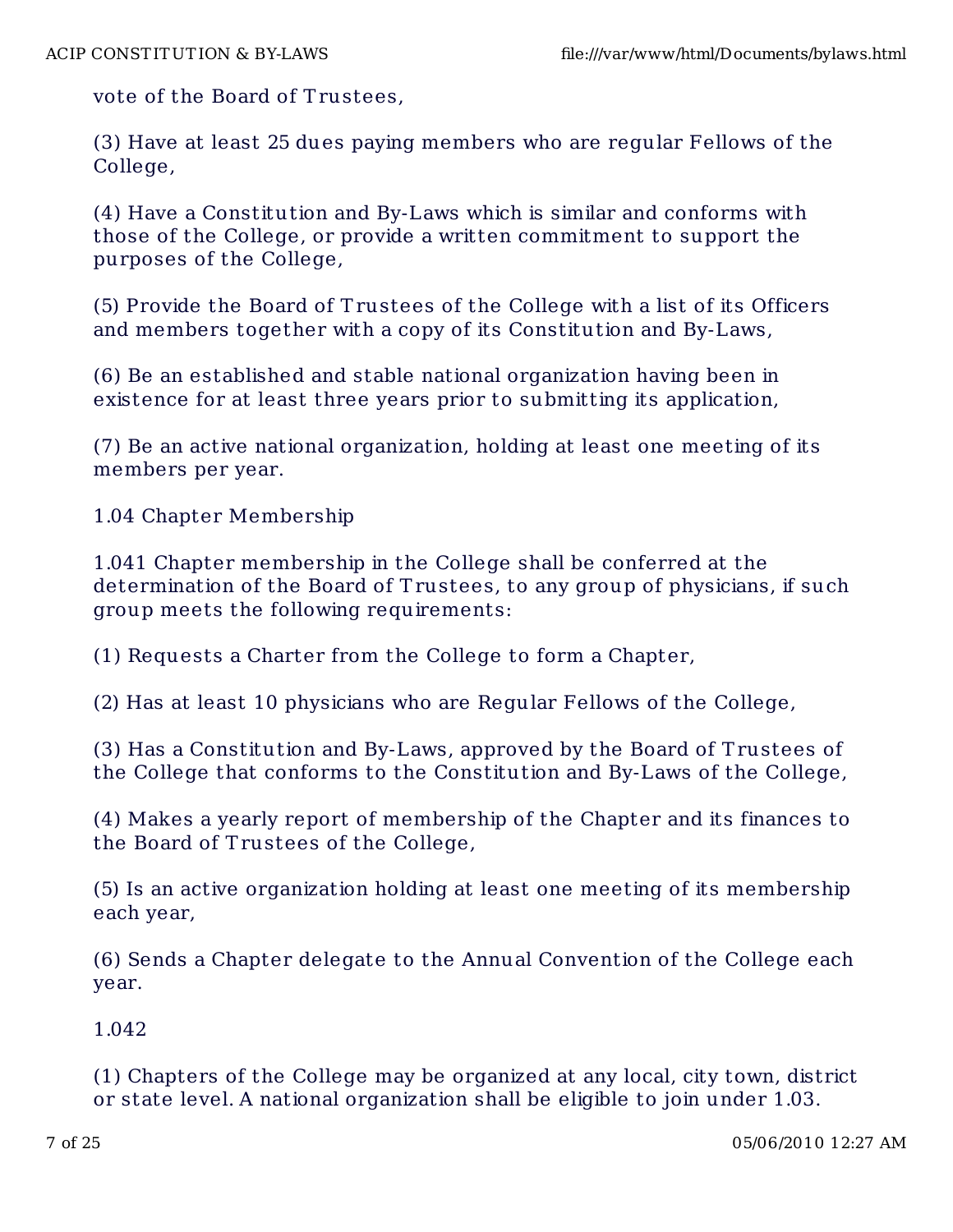(2) When 10 or more Chapters shall have been organized and Chapter Delegates elected or appointed, such Delegates shall organize themselves into a House of Delegates, with an elected speaker, who shall serve as an Officer and T rustee of the College.

(3) Upon formation of the House of Delegates, the representatives of the Council on Affiliated Associations and Societies shall become delegates of the House of Delegates.

(4) T he House of Delegates shall meet a day prior to the annual convention of the College and also schedule a midyear meeting six months prior to the annual convention of the College. It shall be the responsibility of the Speaker of the House of Delegates to convene such meetings with the approval of the Board of T rustees.

(Since 1990)

2.00 House of Delegates

2.01 Composition

All members of the House of Delegates of the College must be bonafide active members of the College and shall have only one vote. T he House of Delegates of the College shall be composed of the following:

(a) All Past Presidents of the College.

(b) All incumbent Officers of the College.

(c) All incumbent members of the Board of T rustees.

(d) All approved House of Delegates members of each State as chosen by their members. T hey may be the President/designee or Regent of the respective States.

2.02 Qualifications of State House of Delegates Members

(a) T he State must have an active State Chapter or must have at least 10 active members of the College for designating one delegate.

(b) T he State may have one additional seat for each increment of fifty (50) bonafide active members of the College.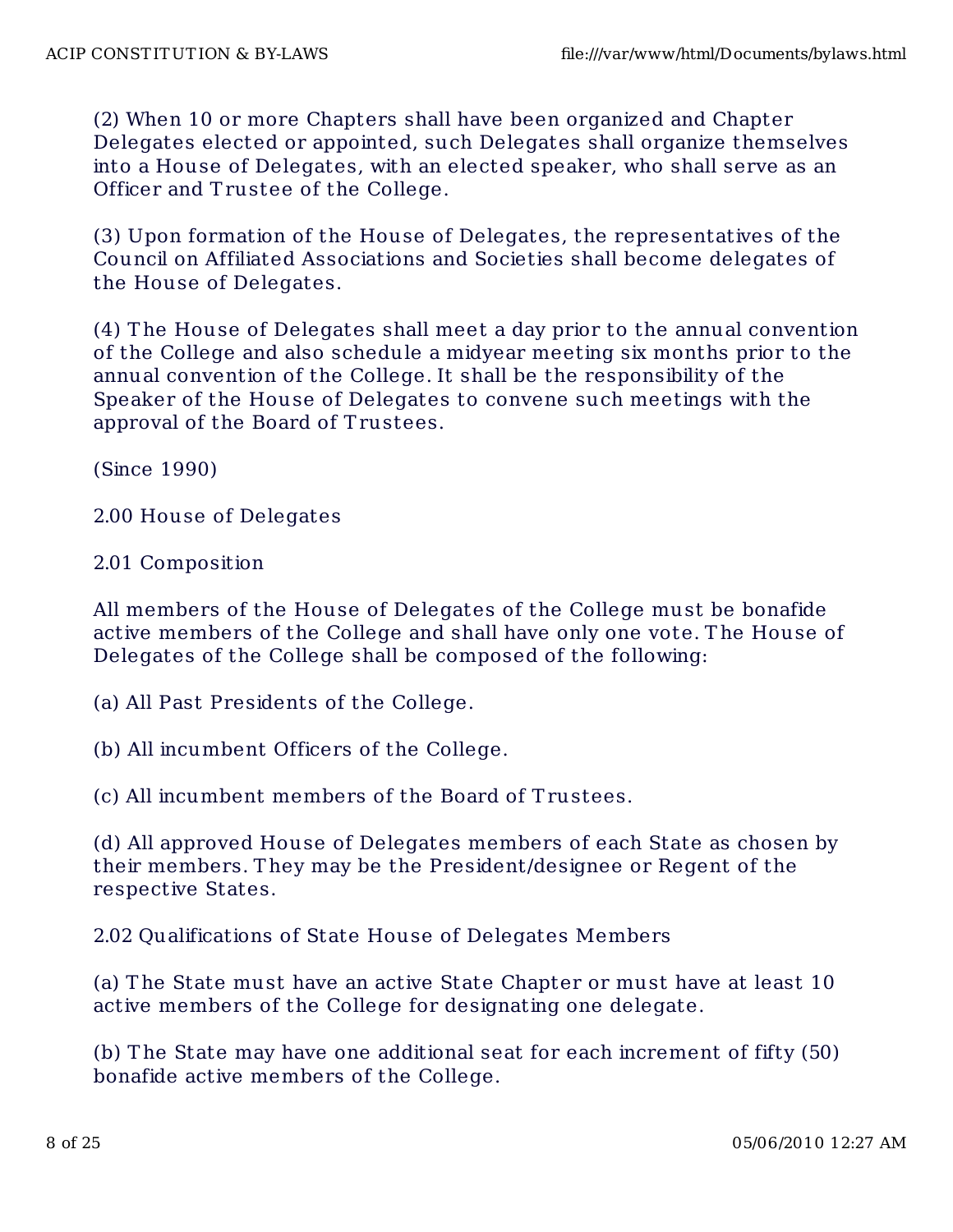(c) A complete listing of regular active members in each state shall be based on the current membership list maintained by the central office of the College.

2.03 Functions of the House of Delegates

(a) T he House of Delegates shall be the legislative and policy making body of the College. T he deliberations shall be binding upon the Board of T rustees, officers and members of the College.

(b) T he House of Delegates shall have the power to recommend amendments to the Constitution and By-Laws of the College.

(c) T he House of Delegates shall have the power to approve or amend the budget of the College.

(d) T he House of Delegates shall receive annual reports from the officers of the College and State Presidents of component chapters.

(e) T he members of the House of Delegates may qualify to serve as members of all standing and ad hoc committees of the College.

2.04 Officers of the House of Delegates

T he House of Delegates shall elect its officers, namely, a Speaker, Vice-Speaker and Floor Leader, who shall serve a term of two (2) years. Such officers may be reelected for no more than two (2) terms.

(a) T he Board of T rustees shall certify the completion and effective formation of the House of Delegates. A non-functioning House of Delegates shall be declared inactive by the Board of T rustees and the Board of T rustees shall assume all the functions of the House of Delegates; except to amend the Constitution and By-Laws.

2.05 Duties of Officers

(a) T he Speaker of the House of Delegates

(1) Shall call for meetings of the House of Delegates;

(2) Shall preside over meetings of the House of Delegate;

(3) Shall attend and participate in meet ings of the Executive Committee and Board of T rustees in order to appraise the Board on matters taken up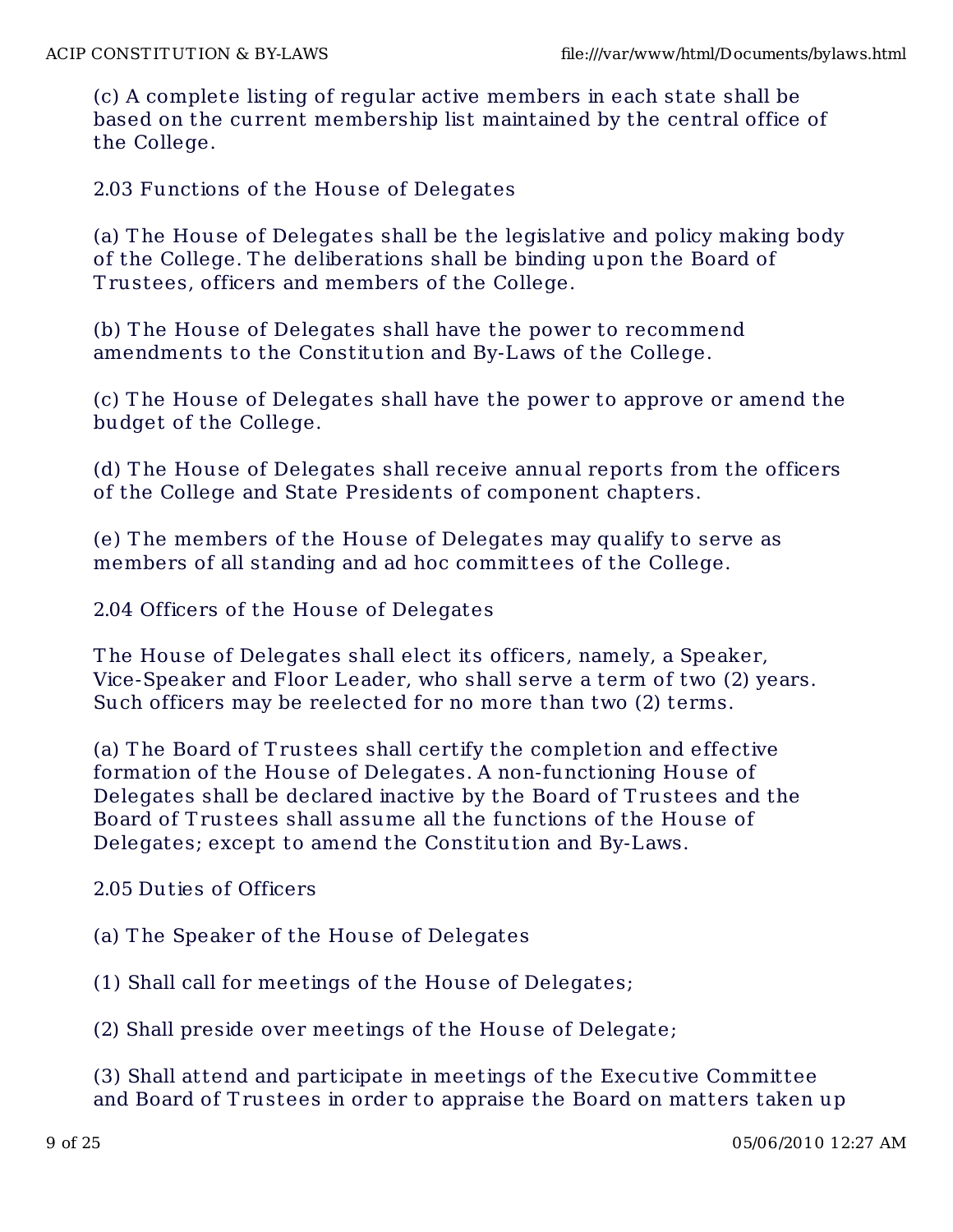in the House;

(4) Shall assign any functions to the other officers of the House as necessary;

(5) Shall appoint all chairpersons and members of the Standing Reference Committees and ad hoc committees of the House, when necessary.

(b) T he Vice-Speaker of the House of Delegates shall preside over the House of Delegates in the absence of or at the request of the Speaker. He succeeds to the office of Speaker of the House of Delegates in the event of vacancy for the duration of the term.

(c) T he Vice-Speaker of the House of Delegates

(1) Shall check the credentials and maintain a current list of delegates and alternate delegates of the component chapters and states;

(2) Shall record the proceedings of the House and turn them over to the Secretary of the College for custody, after the last business meeting of the annual convention.

(d) T he Floor Leader of the House of Delegates shall initiate constructive discussions and steer the House of Delegates towards expeditious deliberation.

2.06 Eligibility of House of Delegates Officers

To become eligible for any elective position in the House of Delegates, candidates must possess the following qualifications:

(a) T wo (2) years of active membership of good standing in the College.

(b) For the office of Speaker, the candidates must have served at least two (2) years in the House of Delegates starting with the year 1990. Pending the election of the Speaker in 1992, the Speaker pro tempore shall be designated by the Board of Trustees.

(c) Intent of candidacy must be filed with the Committee on Elections postmarked no later than thirty (30) days prior to election by certified mail with return receipt.

T he date of election is in conjunction with the College's annual meeting. Voting shall be done by secret ballot.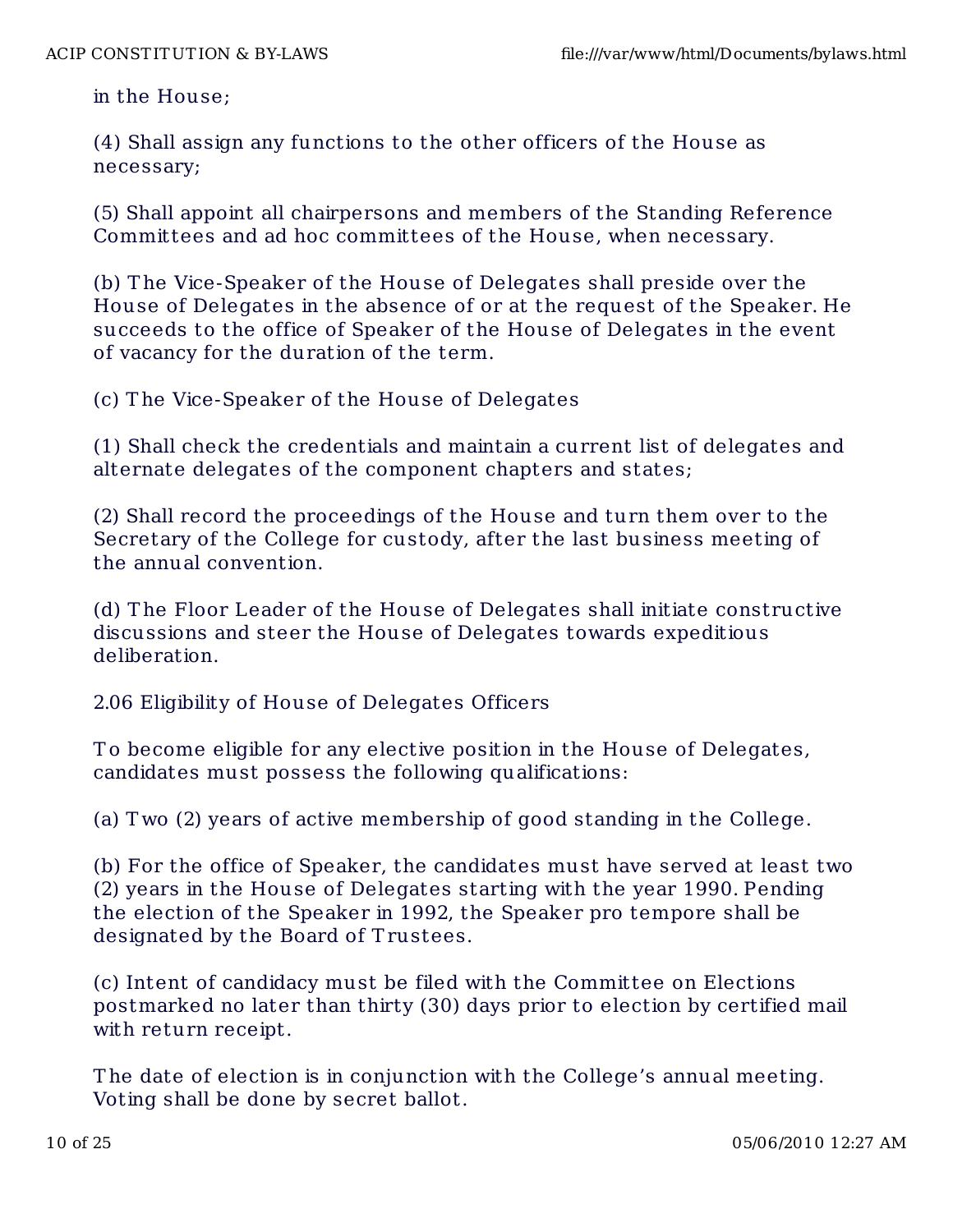# 2.07 House of Delegates Committees

T he following shall be the Standing Reference Committees of the House of Delegates:

- (a) Resolutions.
- (b) Finance and Budget.
- (c) Constitution and By-Laws.
- (d) Credentials and Procedures.
- (e) Nominations and Elections.
- (f) Ethical and Medicolegal.
- (g) Medical Educat ion and Research.
- (h) Foundation.

#### 2.08 Meetings

T he House of Delegates shall meet a day prior to the annual convention of the College and also schedule a midyear meeting six months prior to the annual convention of the College. It shall be the responsibility of the Speaker of the House of Delegates to convene such meetings with the approval of the Board of T rustees.

#### 2.09 Quorum

For the transaction of business, a quorum shall consist of 25 percent of the delegates.

#### 3.00 College of Fellows

3.01 Supreme Authority

T he Regular Fellows shall constitute the membership of the College and they shall meet at each annual convention as the College of Fellows. T he College of Fellows shall be the supreme authority in all matters which concerns this organization. All five (5) officers of the College and nine (9) members of the Board of Trustees shall be elected by the Regular Fellows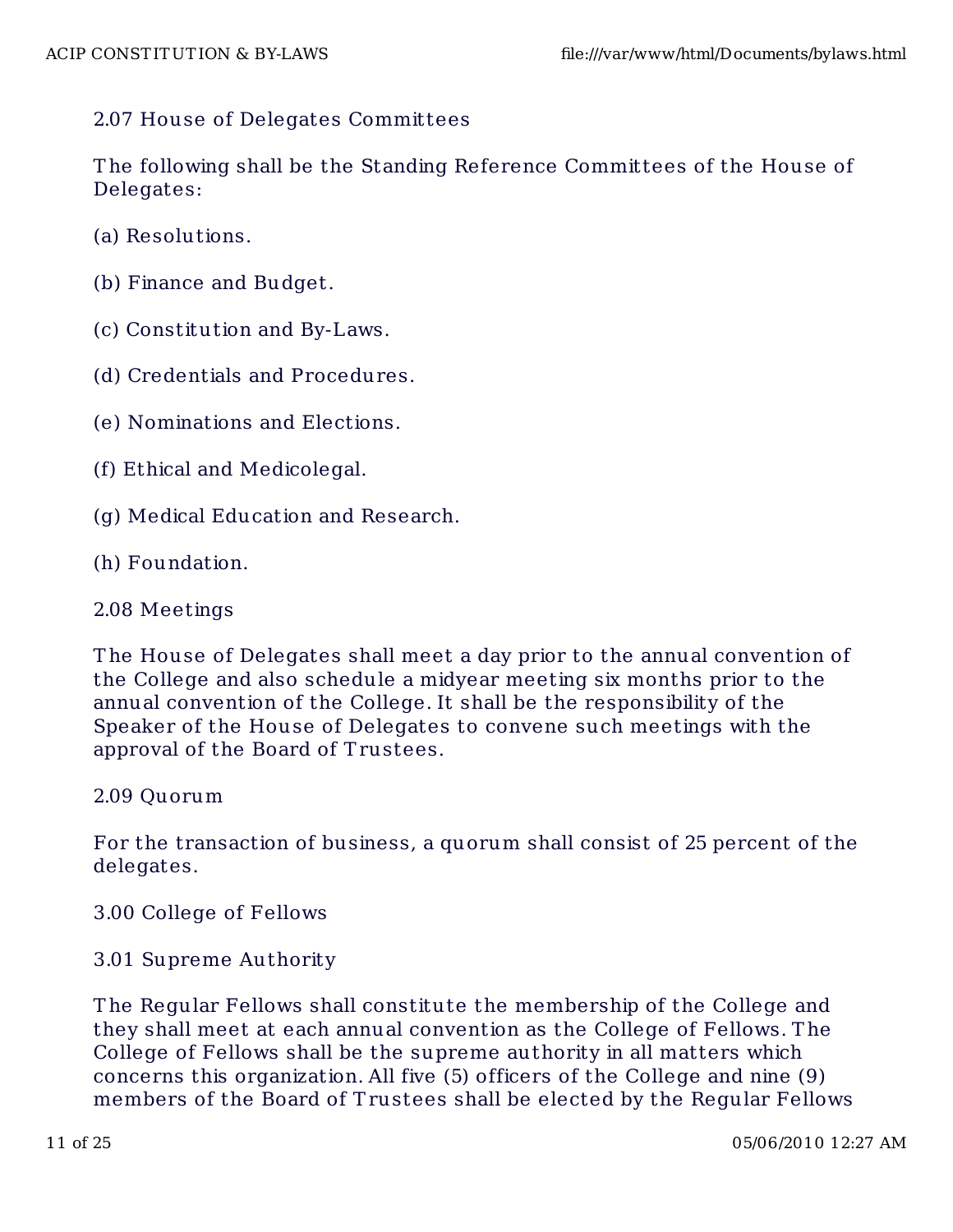of the College at its annual meeting.

3.02 Rights and Privileges of Fellows

T he College shall extend its protection to all Fellows, and no rights, privileges or obligations shall be abridged because of race, color, creed, national origin or sex. A Fellow shall retain his membership as long as he complies with the Constitution and By-Laws of the College.

3.021 Any reference in these By-Laws to the pronoun "he" or "his" shall be interpreted as referring to both male and female Fellows of the College.

# 3.03 Conduct of Fellows

(1) If the conduct of any Fellows shall be in willful violation of the Constitution and By-Laws of the College, or prejudicial to the interests of the College, the Board of T rustees may, by a vote of two-thirds (2/3), suspend or drop him from the rolls of the College. Before such an action is taken, a written copy of the charges must be presented to the Board of T rustees of the College and a copy of the same served to the affected Fellow and an opportunity given to the Fellow to be heard before the Board of T rustees of the College.

(2) A motion to consider the suspension or revocation of status of a Fellow shall be made at a regular meeting of the Board of T rustees. Action by the Board of T rustees shall be final.

### 3.04 Attendance at Conventions

All regular Fellows of the College are encouraged to attend at least one annual convention every three years. T he central office shall notify those who do not comply with this requirement.

### 3.05 Indemnification

T he College shall indemnify any T rustee, Officer, employee, or agent who was or is a part or is threatened to be made a part to any pending or completed legal action, court proceedings, whether civil, criminal, or otherwise, by reason of the fact that he/she reasonably believed such action to be in the best interest of the College and, had no reasonable cause to believe that his/her conduct was unlawful. In every case, the College's liability and obligation shall be satisfied only from its assets.

### 4.0 Officers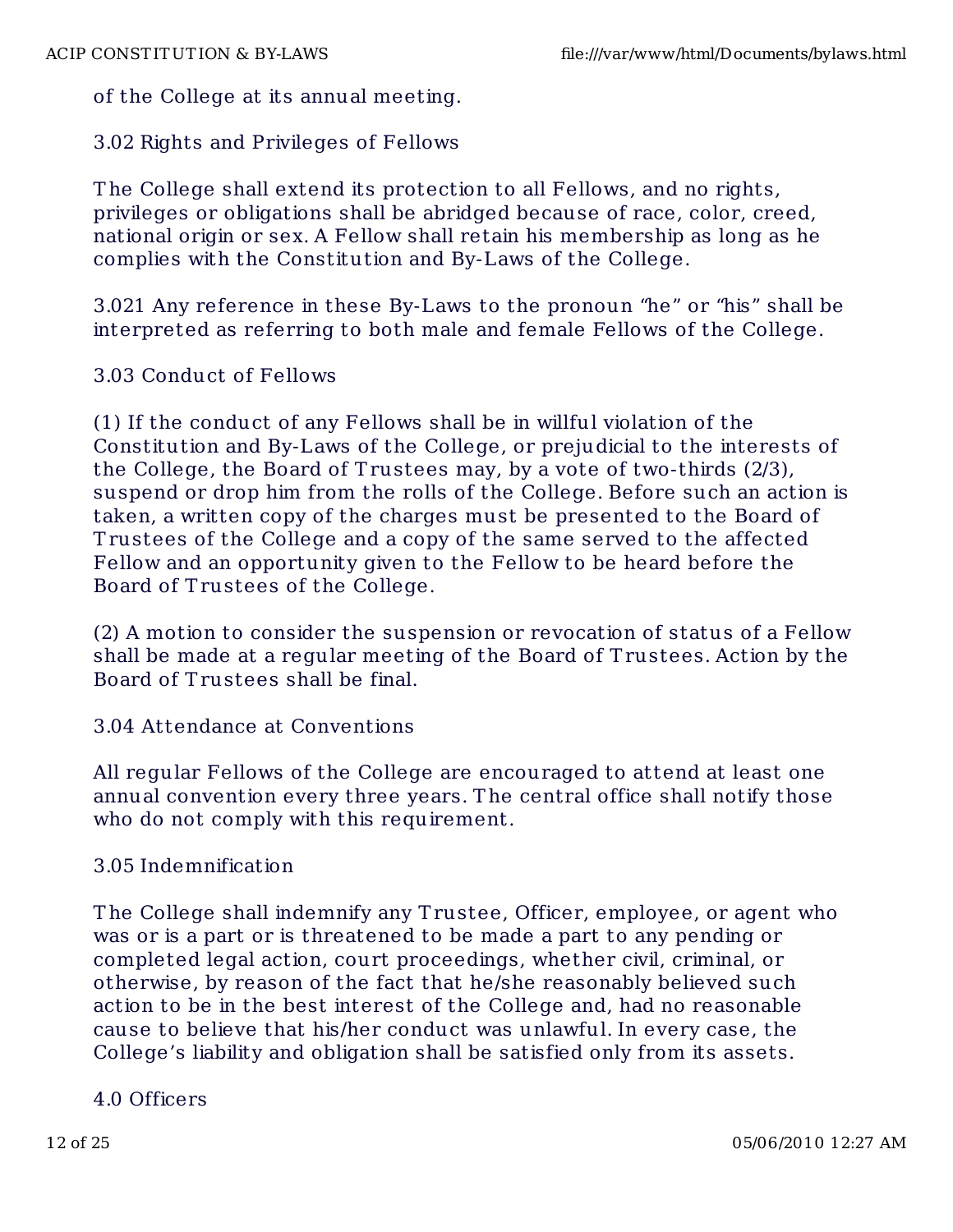# 4.01 Election of Officers

The College shall have five (5) officers and they shall be: President, President-Elect, Chairman of the Board of T rustees, Secretary, and T reasurer. T he officers shall be elected by the Regular Fellows of the College at its annual meeting, and each shall serve until the officer shall resign, or shall be removed from office, or a successor shall be qualified or elected.

## 4.02 Duties of Officers

(1) T he President shall preside over all conventions at which he is present. He shall appoint all committees deemed necessary by the College except the Executive Committee and as otherwise noted in the By-Laws. He shall act as the Chief Executive Officer and spokesman for the College but only as directed by the Board of T rustees. He shall be the Chair of the Executive Committee and by an ex-officio member of all Committees. He shall keep the President-Elect informed of College affairs.

(2) The President-Elect with the assistance of the Executive Director shall plan the Convention programs and act as Convention Chair of the College.

(3) T he Secretary shall be responsible for maintaining minutes of the meetings of the College of Fellows and the Board of T rustees. He shall notify members of all annual and special meetings; notify officers of their election and members of the various committees of their appointments and duties. He shall keep an official roster of all Fellows, their class of Fellowship and an official census of Fellows. He shall notify members of the Board of Trustees of meetings of the Board. He shall send copies of the Constitution and By-Laws to all Fellows and new Fellows at their request.

(4) T he treasurer shall receive and keep monies of the College in bank accounts approved by the Board of T rustees. He shall submit all bills for approval by the President, and pay bills and disperse funds as directed by the Board of T rustees. He shall prepare a yearly financial statement to be reported at the Annual Convention of the College and at such times as he may be called upon to give a financial report by the Officers and Board of T rustees. He shall arrange for the collection of annual membership dues of Fellows and fees during the Convention.

(5) T he immediate Past President shall function as the Chairperson of the Board of T rustees and be responsible for maintaining and giving a brief history of the College which shall be read at each annual meeting of the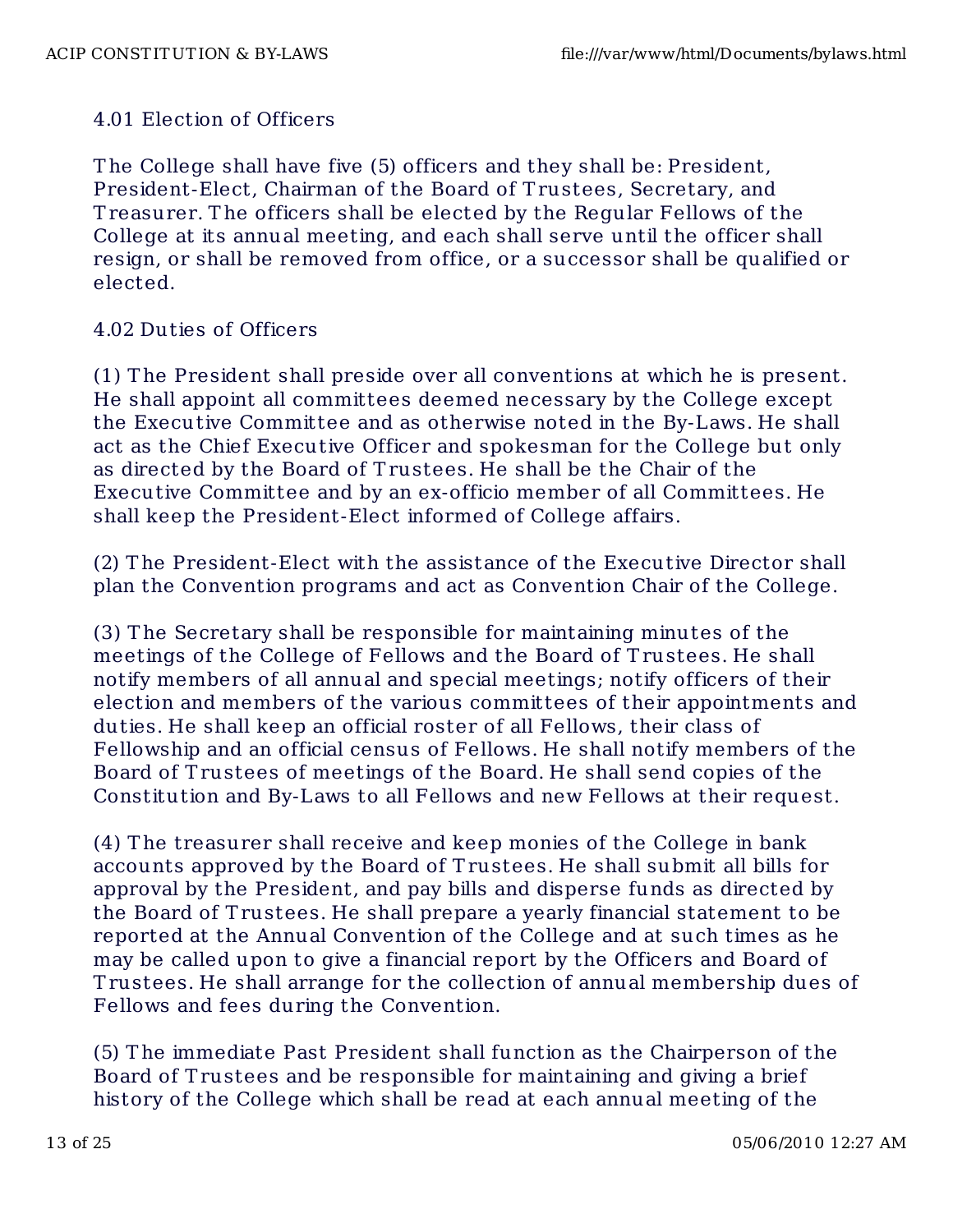College. He shall chair the Board of T rustees meetings.

4.03 Additional Dut ies

T he Officers of the College shall have additional duties as may be assigned to them by the College and by the Board of T rustees.

# 4.04 Care of College Property

Each Officer shall deliver any and all College property and records to his successor, or to the President, within one (1) month after the Annual Convention of the College.

# 4.05 T erm of Office

(1) T he regular term of office for all officers shall be one (1) year, to commence immediately following the Annual Convention of the College and end with the next Convention.

(2) A Past President shall not be eligible to run for the office of President-Elect, if he has previously been elected and not appointed during the last 2 years preceding an election for the same.

(3) T he T reasurer and Secretary shall be elected for a term of one (1) year and shall not serve more than three (3) consecutive terms.

(4) T he President, on completion of his one year term will become the Chairperson of the Board of T rustees.

4.06 Eligibility of Office

(1) Only Regular Fellows in good standing shall be eligible to be elected as officers.

(2) Only Regular Fellows who have served on the Board of T rustees of the College for at least two (2) years shall be eligible for the office of the President or President-Elect.

(3) T he Secretary and T reasurer shall have served as a T rustee on the Board at least one (1) year.

4.07 Removal from Office

Any officer may be removed from office for neglect of duty or for any other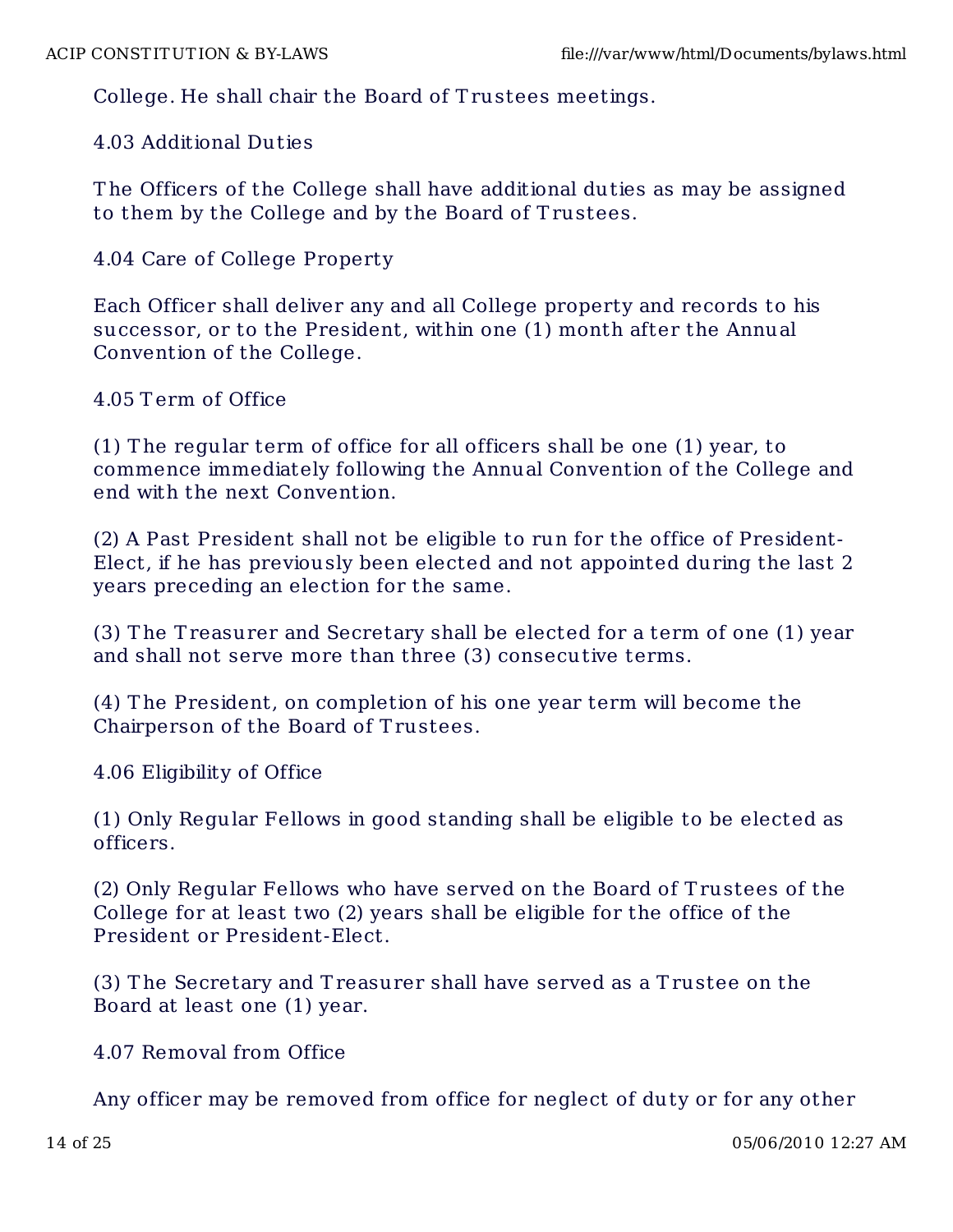reason by three-fourths (3/4) vote of the Board of Trustees. The successor of such a vacated office shall be selected by the Board of T rustees and shall serve the unexpired term of the office until the next regular election at the annual meeting of the College of Fellows.

5.00 Administrative Officers

5.01 Executive Director

T he Executive Director as the principal administrative officer of the College, shall serve at the pleasure of the Board of T rustees and will perform the following duties:

(1) Implement all decisions of the Board of T rustees and its Executive Committee;

(2) Keep under supervision the books and financial records of the College;

(3) Receive and deposit to the credit of the College all monies due and payable to the College from any source whatsoever in such banks, trust companies or other depositories as the Board of T rustees designate;

(4) Maintain proper account of all such monies received and all monies disbursed on behalf of the College and all records in connection therewith;

(5) Maintain the rolls of the membership of the College;

(6) Issue notices of meetings of the College of Fellows, of the Board of T rustees and of the Executive Committee;

(7) Preserve communications pertaining to the affairs of the College;

(8) Have general charge of the operating activities of the College;

(9) Employ, supervise and determine the compensation of the employees of the College;

(10) Perform such other duties as may be as may be assigned by the Board of T rustees or its Executive Committee;

(11) May receive compensation as determined by the Board of T rustees.

5.02 Additional Dut ies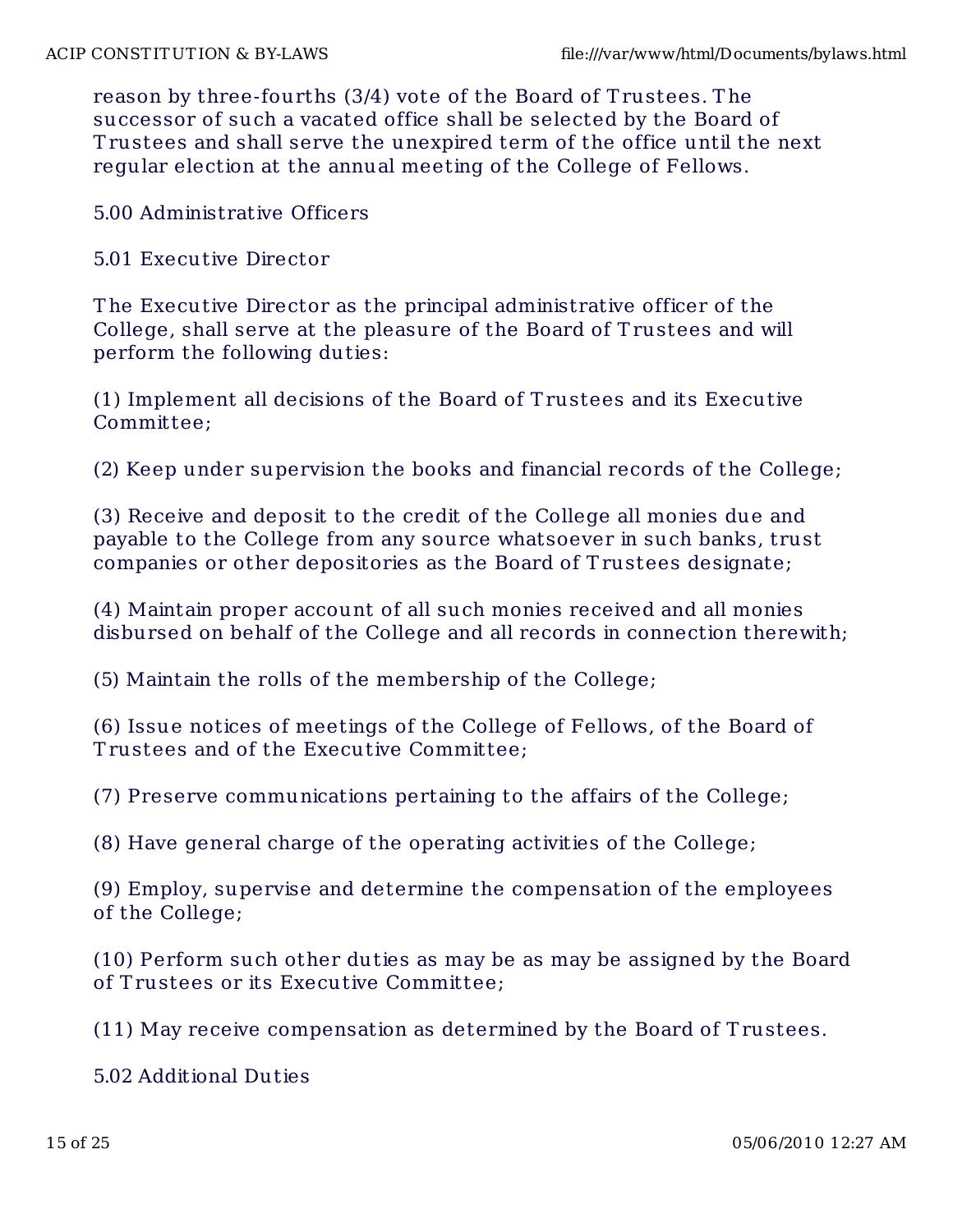T he Executive Director may assume some or all of the duties of the College Secretary and T reasurer, as provided in 4.01 (10), when authorized to do so by the Board of T rustees. T he functions of the Executive Director may be delegated to other(s) through decisions conveyed by the Board of T rustees.

6.00 Board of T rustees

## 6.01 Definition

The Board of Trustees shall be the policy making and administrative body of the College during the interval between the regular annual meetings of the College of Fellows.

# 6.02 Composition

T he Board of T rustees shall be composed of five (5) officers, nine (9) elected or appointed Trustees, and an elected Chairperson of the Council of Affiliated Association/Societies/Organizations. Appointed T rustees shall be interim T rustees who shall not serve more than one (1) year, and are appointed to fill existing vacancies in the Board of T rustees.

(1) Past Presidents in good standing shall be ex-officio Board members without vote and they shall be entitled to receive all communications ordinarily (excluding confidential documents, marked as such) addressed to members of the Board of Trustees.

# 6.03 Duties

The Board of Trustees shall be subject to the collective authority of the Regular Fellows of the College and shall:

(1) Control and manage the funds and properties of the College.

(2) Select the place for deposit of funds.

(3) Provide for annual auditing of books, ledgers, and accounts before the annual meeting or at such times as the Board of T rustees may deem advisable.

(4) Prepare a yearly budget for presentation at the Annual Meeting of the College.

(5) Prescribe the amount of expenses for the Officers to attend meetings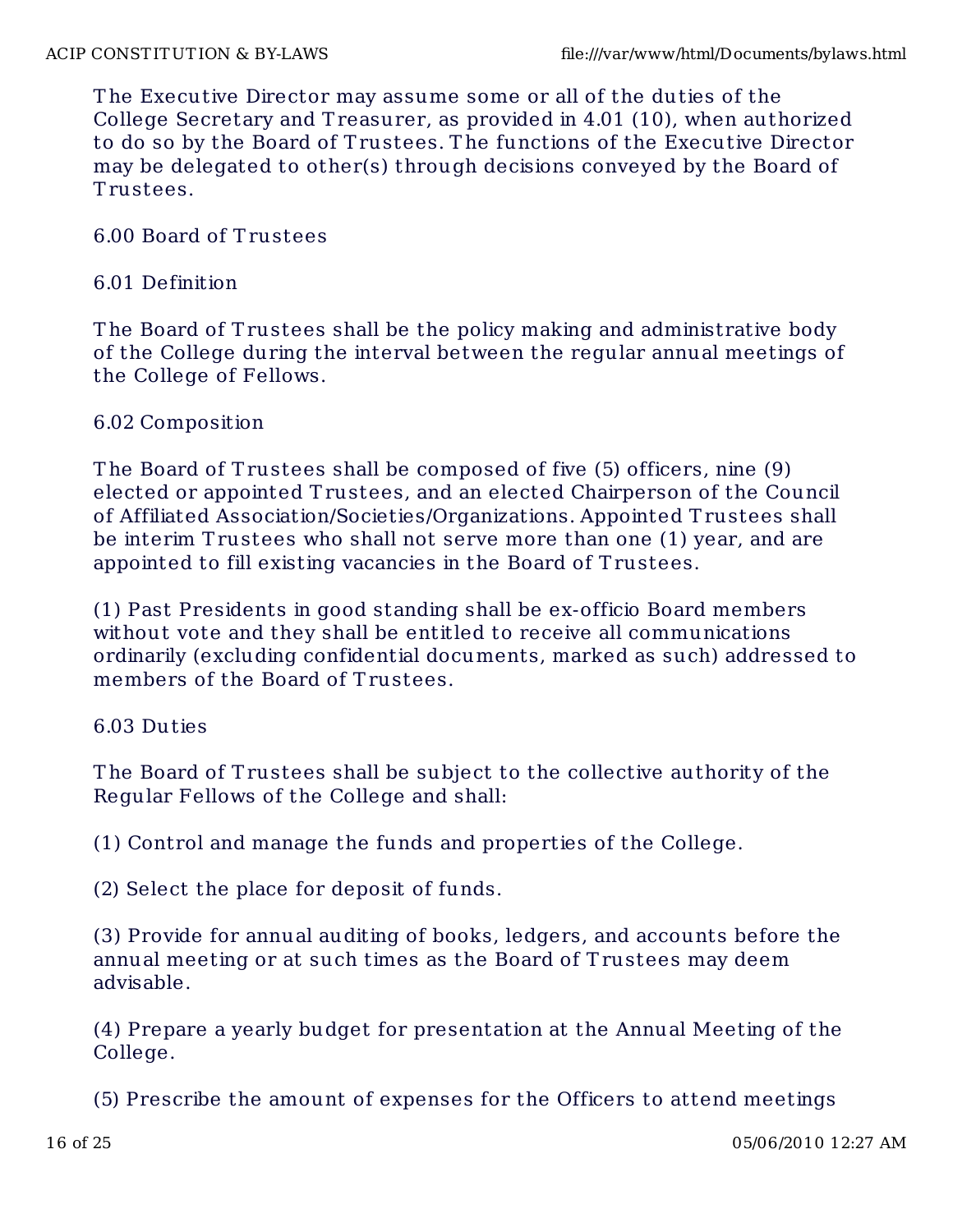and perform duties.

(6) Conduct business meetings by mail or other means of communications with approval of the majority of the Board.

(7) Create Committees, Commissions, or Study Groups and appoint members of such bodies.

(8) Fill interim vacancies on the Board of T rustees by majority vote of the Board of Trustees, and specifically the duration of terms for such appointed members.

(9) Prepare for the Annual Convention of the College, together with the President-Elect.

(10) Appoint an Interim President-Elect to fill the vacancy caused by the assumption of the Presidency by the President-Elect, due to death, resignation, disability, or incapacity of the elected President. T he term of the Interim President-Elect shall be for the unexpired term of the President-Elect and he shall meet all the qualifications necessary and as set forth in 4.06 of these By-Laws.

(11) Appoint Interim Officers from among the members of the Board of T rustees to fill vacancies of other officers including the Chairman of the Board of Trustees, as the need arises, for the unexpired term only.

(12) Perform the duties of the Board of Directors of the Corporation.

6.04 Executive Committee

An Executive Committee consisting of the five Officers shall act on behalf of the Board of T rustees during the interim periods between meetings of the Board of T rustees. T he Executive Committee shall act subject to the approval of its actions by the Board of T rustees. T he Executive Committee shall be chaired by the President of the College.

### 6.05 T erm of Office

(1) An elected trustee shall serve for three consecutive years or terms. A term shall be the time interval from one Annual Convention to the next Annual Convention. T hey shall be eligible to be re-elected.

(2) T hree trustees shall be elected at each Annual Convention of the College.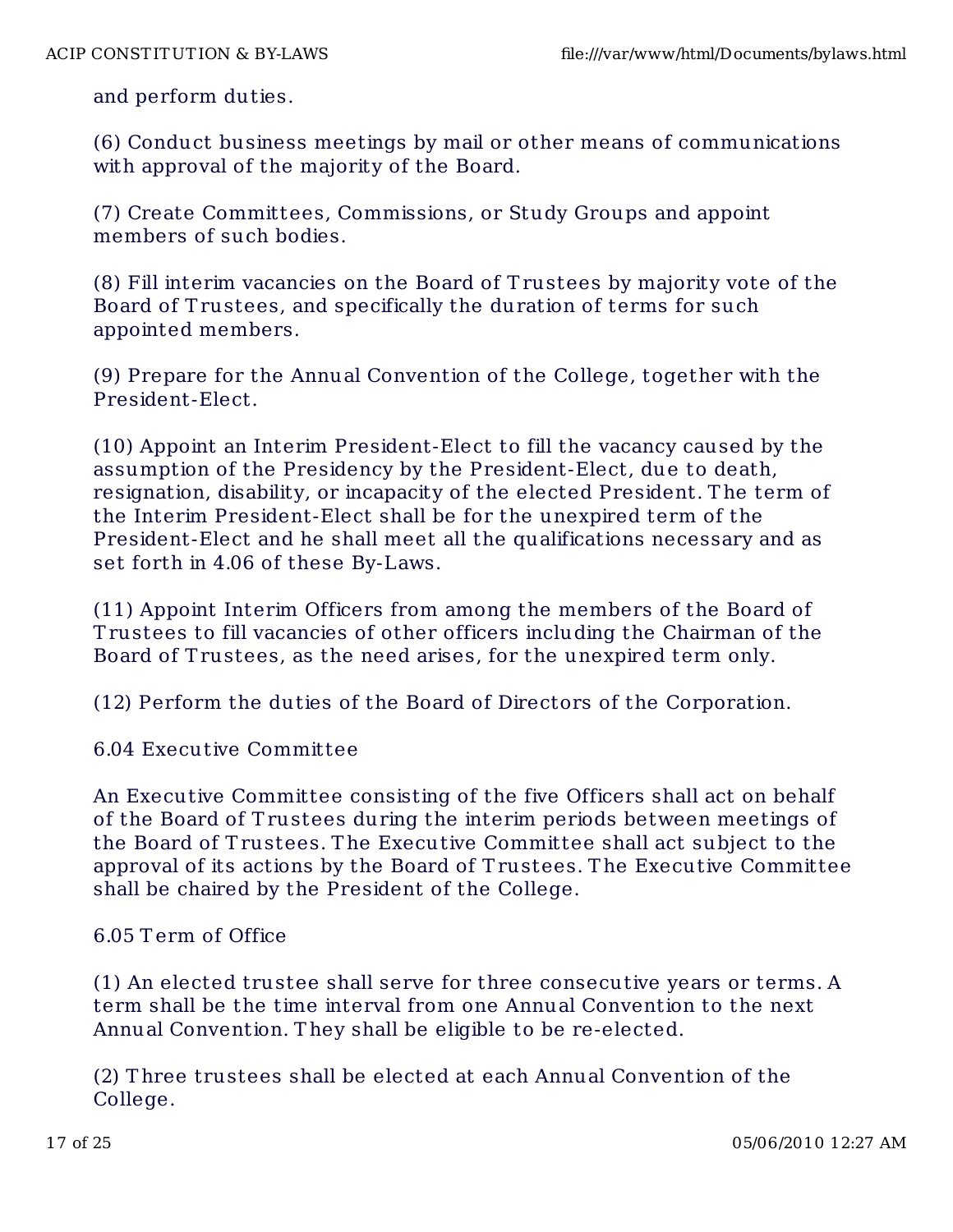(3) Vacancies in the Board of T rustees shall be filled for their unexpired terms by the election of the College of Fellows at its earliest Annual Meeting.

(4) An elected Chairperson of the Council of Affiliated Associations/Societies/Organizations shall be entitled to serve as a Trustee of the Board for a period of two consecutive years.

(5) All appointed officers and or members of the Board of T rustees who are appointed to fill interim vacancies shall occupy their position only to serve the unexpired term of their predecessors.

6.06 Eligibility

Only Regular Fellows in good standing shall be eligible to hold office as T rustees.

6.07 Meetings and Quorum

(1) T here shall be at least four regular meetings of the Board of T rustees each year, of which at least two meetings shall be scheduled at the Annual Conventions. T wo other meetings shall be held at such times and places as the Board shall determine.

(2) T he Board of T rustees shall meet immediately before and after the Annual Convention of the College and shall organize itself and approve appointments of chairpersons of standing committees and create ad hoc committees, if necessary.

(3) Meetings of the Executive Commit tee shall be called at any time by the President; and through him at the request of three (3) officers of the Board of T rustees. At least one week's notice for such meetings shall be given. T he notice shall specify the purpose of the meetings and shall include an agenda for such meetings.

(4) T he Chairman, may call meetings of the Board of T rustees when necessary. Such meetings shall be made through the Executive Director, and the purpose of the meeting(s) shall be stated in the notice. T he Executive Director shall issue notices of meetings, to include time and location of the meetings, to all Board members, as concurred by the Chairman of the Board of T rustees.

(5) Five (5) members of the Board of Trustees shall constitute a quorum.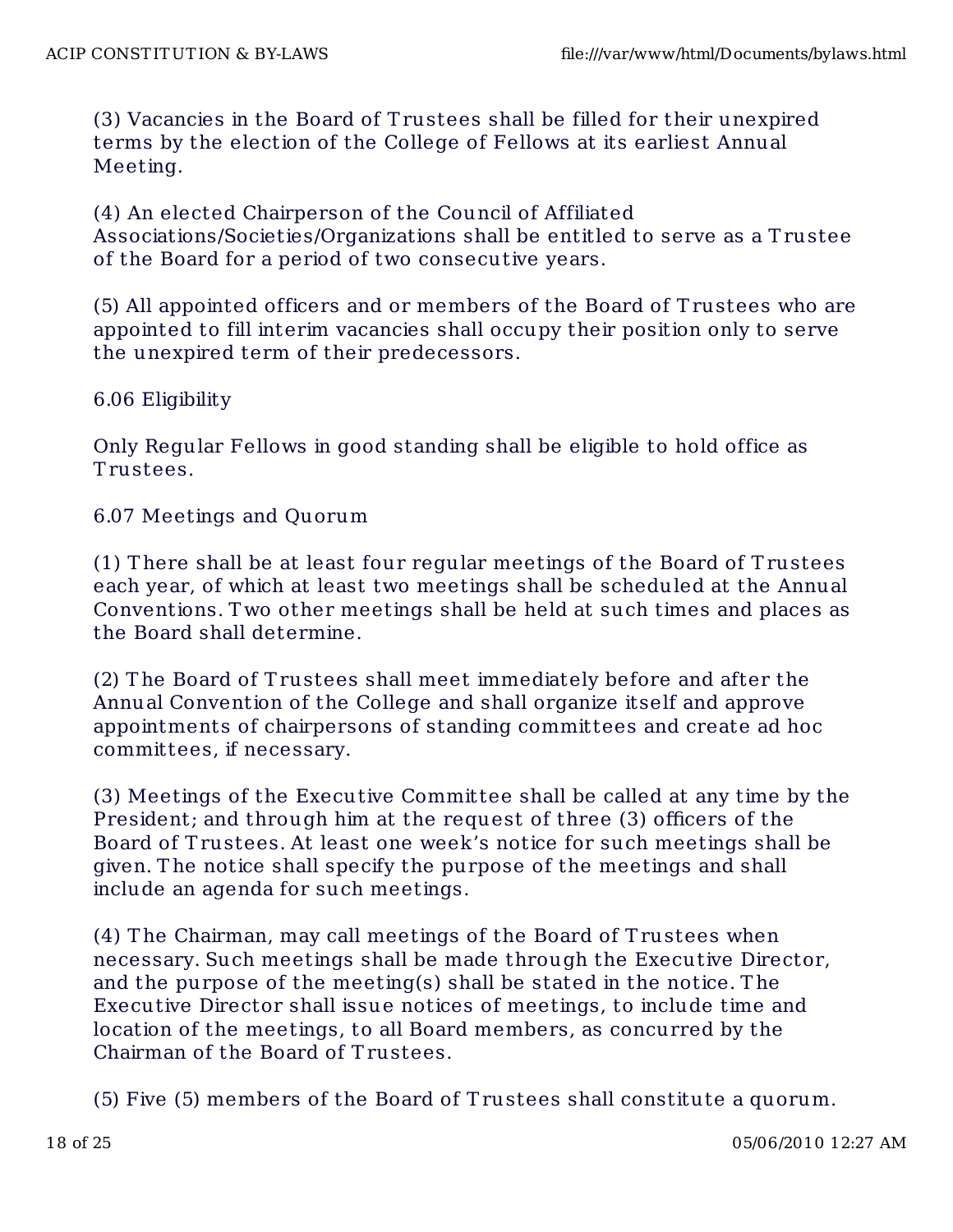(6) Notice of meetings shall be deemed as delivered if given orally, by telephone, mail, or telegram. If mailed, such notice shall be deemed to be delivered when deposited in the United States mail, addressed to a T rustee at his address appearing in the records of the College.

(7) Attendance at any meeting shall constitute a waiver of notice of such meeting except where attendance is for the express purpose of objecting t the transaction of any business because the meeting is not lawfully called or convened.

6.08 Attendance Requirement

Any T rustee or Officer of the College who fails to attend 50% of meetings of the Board, may cause his position to be declared vacant by the Board of T rustees and such vacancies filled by the Board of T rustees. T his action shall be reported at the next Annual meeting of the College.

7.00 Committees and Councils

7.01 T he Standing Committees shall be the 1) Constitution and By-Laws Committee; 2) Committee on Credentials and Membership; 3) Nominating Committee; 4) Convention and Arrangements Committee; 5) Scientific Research Committee; 6) Committee on Publications; 7) Awards Committee; 8) CME Committee.

7.02 Chairs of the Standing Committees. T he President, subject to the approval of the Board of T rustees, shall appoint the chairs of the standing committees. Each committee shall be composed of at least three (3) members.

7.03 T he Chairs of the Standing Committee shall be responsible to the Board of T rustees. T hey shall prepare an annual report to be incorporated in the annual order of business of the College of Fellows. T hey shall prepare a report to the Board of Trustees upon request.

7.04 T he Constitut ion and By-Laws Committee shall be a fact finding and advisory committee on matters pertaining to the Constitution and By-Laws and shall make a study of the Constitution and By-Laws and make recommendations for changes, deletions, modifications and interpretations after giving due consideration to submitted proposals.

7.05 T he Committee on Credentials and Membership shall be composed of five members, three drawn from the Board of T rustees and two members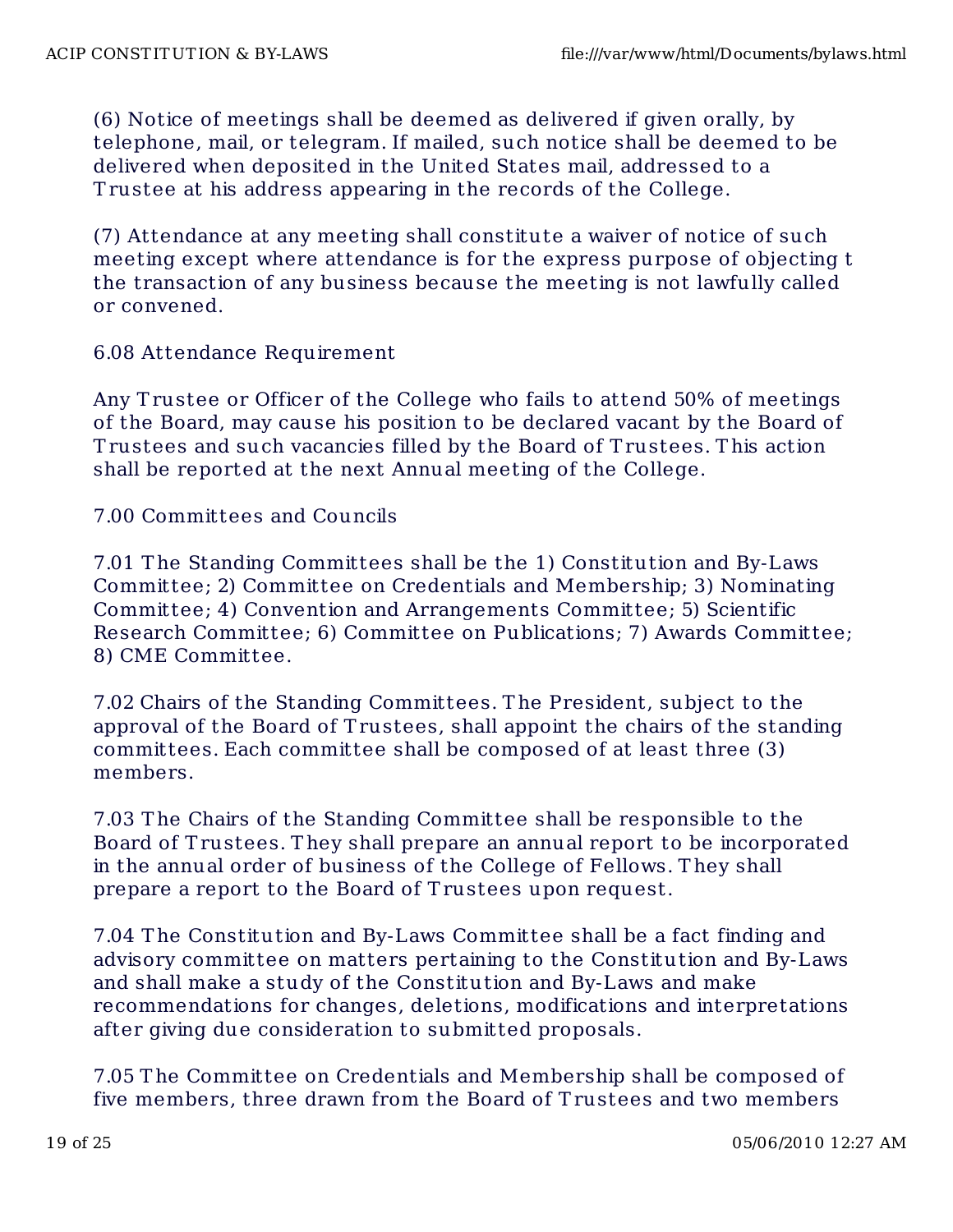appointed by the President from the Regular Fellows.

T he function of the Committee shall be to consider applications for Fellowship and continuation of Fellowship, and to investigate the qualifications of applicants. T he Committee may have the privilege of causing the applicant to appear in person for a further consideration of the applicant's qualifications.

T he Committee may encourage or recommend to the Board of T rustees any changes in the qualifications for Fellowship, for the good of the College.

7.06 T he Nominating and Election Committee shall report at the Annual Meeting of the Fellows of the College, and shall present a list of Regular Fellows in good standing as nominees for each of the elective offices. T hey shall obtain written consent of all nominees for the elective offices before presenting them to the College, and preferably submit CVs and resumes for candidates seeking election.

T he members of the Nominating and Election Committee shall be appointed by the Board of T rustees and shall be chaired by the President-Elect.

7.07 T he Convention and Arrangements Committee shall serve as an advisory committee to the Board of T rustees and the President-Elect, and shall perform such functions to insure an orderly and successful Convention of the College. T he Committee will be chaired by the President-Elect.

T hey shall study the proposed three (3) future convention sites and report on the availability of facilities.

7.08 T he Scientific and Research Committee shall plan and conduct programs of scient ific nature, provided such program or programs have been approved by the Board of T rustees. T he Committee may also oversee meetings with continuing medical education (CME) credit.

7.09 T he CME Committee shall conduct, develop, or assist in programs, lectures, courses, or other means of education and research, for the benefit of the members of the College and of the profession at large. T his committee may also encourage and assist medical schools and hospitals in developing and maintaining adequate courses and facilities for the education and training of international physicians.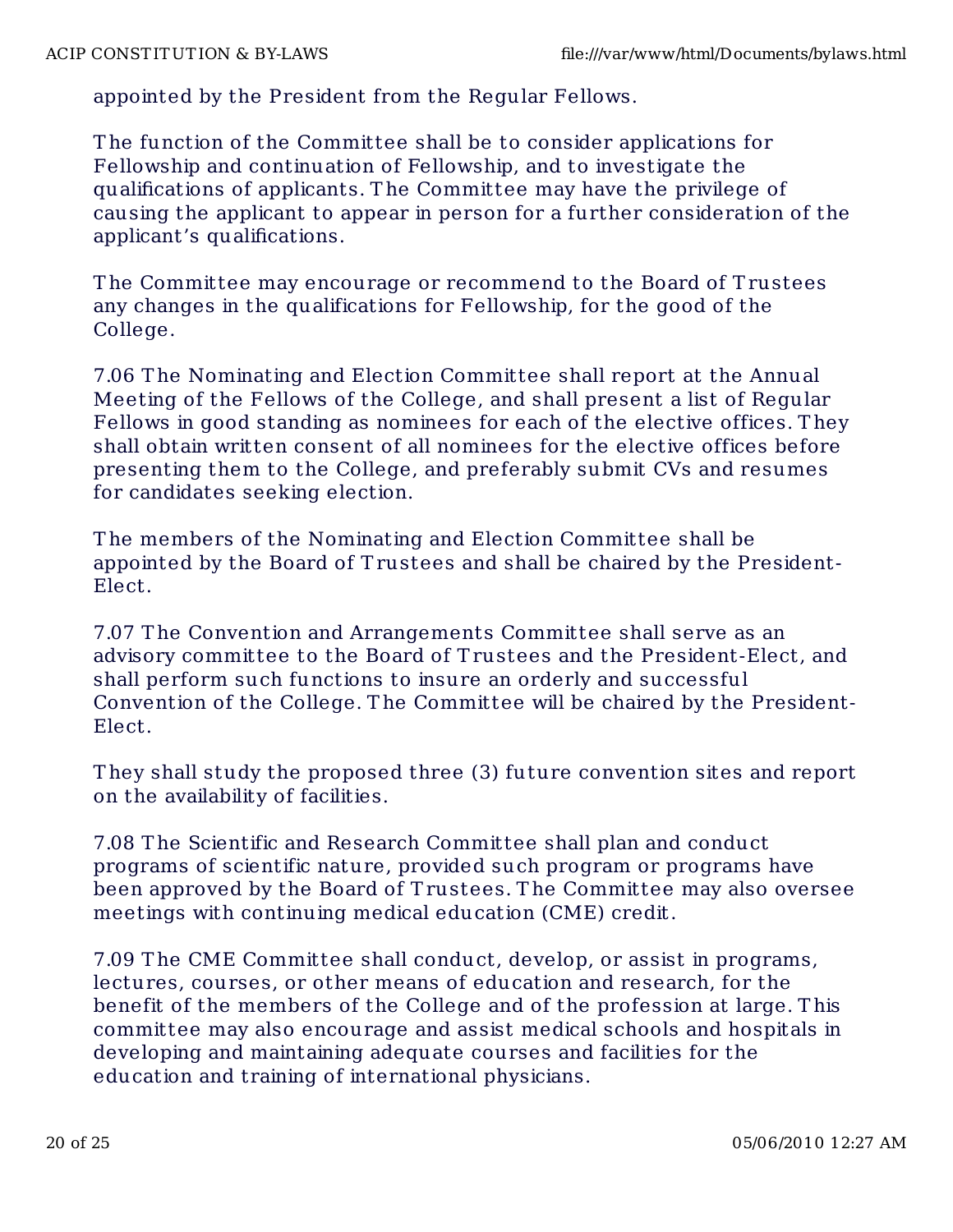7.10 T he Committee on Publications may be formed by the Board of T rustees to oversee all publications of the College. A financial statement and report on the official publications of the College shall be included in the annual report of the T reasurer to the College.

7.11 Awards Committee – T his Committee shall provide or arrange for the recognition of outstanding contributions made by international medical graduates or by anyone in furtherance of the purposes of the College. T he recognition shall be in the form of an award as deemed appropriate by the President of the College and approved by the Board of Trustees. The Committee shall be chaired by the President of the College.

7.12 Special (Ad Hoc) Committee shall be created by the President and shall be dissolved by the President upon completion of their function.

7.13 T he Council of Affiliated Associat ions/Societies/Organization shall be created by the Board of T rustees when two or more Affiliated Associations/Societ ies/Organizations join the College.

T he Council of Affiliated Associations/Societies/Organizat ions shall be composed of representatives of those Affiliated Associations/Societies /Organizations as defined in 1.03. Each Affiliated Associations / Societies / Organizations shall nominate one member to this Council who is a Regular Fellow in good standing of the College as per requirements in 1.011.

T he Council shall function as a Standing Committee. T he term of office of representatives will be determined by the Board of T rustees, but will be for a minimum of one year.

T he Chairperson of the Council shall serve on the Board of T rustees for two years and will prepare an annual report to be read at the Annual Meeting of the College of Fellows and be responsible to the Board of T rustees. T he Chairperson of the Council shall attend all meetings of the College of Fellows and shall be elected by the members of the Council at the Annual Convention of the College.

The functions of the Council shall be to provided a forum for those Associations/Societies/Organizations affiliated with the College to articulate their special interests, needs and the points of view of its membership to the College.

8.00 Conventions and Meetings

8.01 Annual Convention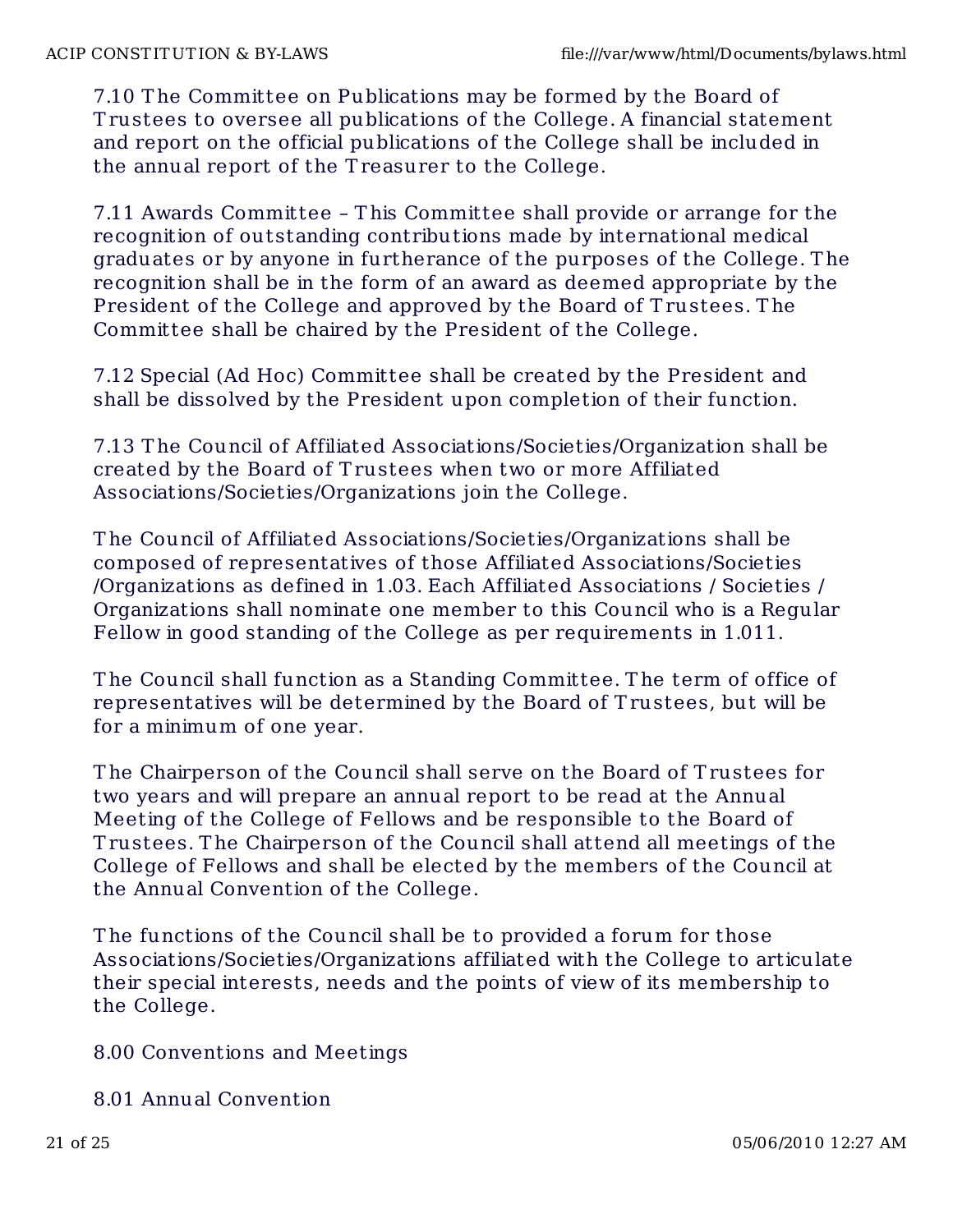T he Convention of the College and the Annual Meeting of the College of Fellows shall be held annually. T ime and place of the Convention shall be determined by the Board of Trustees, preferably at least three (3) years in advance.

#### 8.02 Special Meetings

Special Meetings of the College of Fellows may be held at any place, and at any time, upon call of a majority of the Board of T rustees; by a majority of Regular Fellows present at any convention; or upon written request of twenty-five (25) percent of all Regular Fellows in good standing.

#### 8.03 Quorum

At any meeting duly called and with notifications sent to all Regular Fellows, attendance by any number of Regular Fellows in excess of fifteen (15) shall constitute a quorum and the majority vote of those present shall be the official decision of the College.

8.04 Order of Business

T he following order of business shall be followed by the Board of T rustees and the College of Fellows at all meeting:

- (1) Call to Order
- (2) Establishment of a quorum
- (3) Reading of the minutes of the last meeting

(4) Reports of Officers; each Officer and each Committee Chairman may read and/or submit a written report for inclusion in the Minutes

- (5) Reports of Standing Committees
- (6) Reports of Special Committees or Commissions
- (7) Unfinished Business
- (8) New Business
- (9) Announcements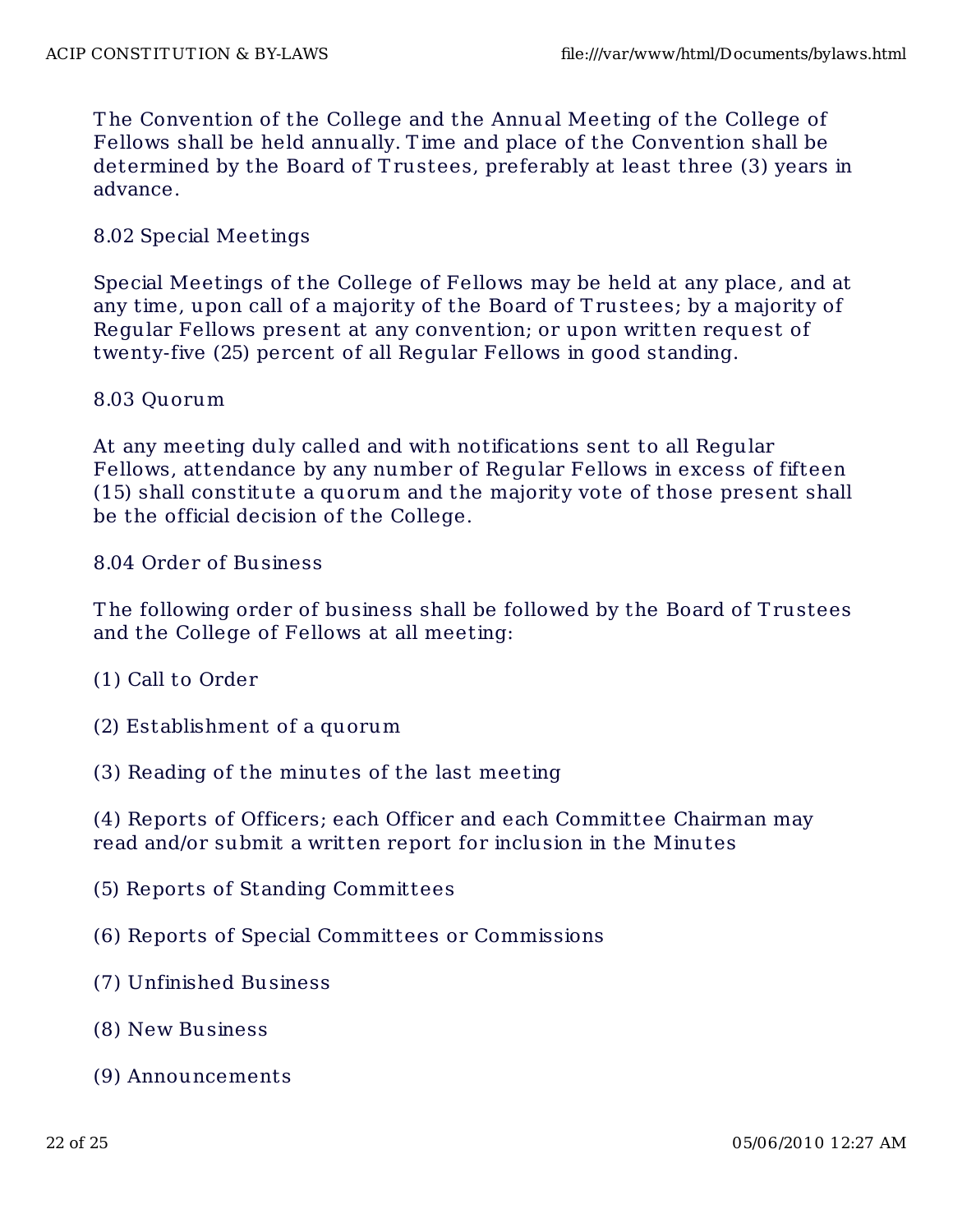### (10) Adjournment

8.041 At the annual business meeting of the College of Fellows, the election of new Officers and T rustees shall take place under (item 7) Unfinished Business in the Order of Business (8.04).

8.042 T he Administration of Oath of Office and induction of new Officers and Trustees shall follow the announcement of the results of the elections for new Officers and T rustees.

8.043 T he Oath of Office of new Officers and T rustees shall be administered by the outgoing President (Immediate Past President) or by any Past President of the College, with the consent of the Immediate Past President.

8.05 Parliamentary Authority

All proceedings and meetings shall be conducted in accordance with the rules and regulations of parliamentary procedure as contained in Robert's Rules of Order, Revised.

9.00 Nominations and Elections

9.01 Nominations

(1) All nominations shall be submitted to the Nominating Committee at least 30 days before the Annual Convention.

(2) Only Regular Fellows in good standing shall be eligible for election as T rustees.

(3) A written consent from the candidate for Officer of T rustee must be obtained before his name is placed in nomination and on a ballot.

(4) Newsletters and the Bulletin of the ACIP will serve as notices to Fellows of nominat ions.

9.02 Voting and Eligibility

(1) All Regular Fellows of the College in good standing, shall be eligible to vote in elections for Officers and in meetings of the College of Fellows.

(2) All Regular Fellows who have paid all dues and assessments for the current fiscal year of the College shall be considered to be in "good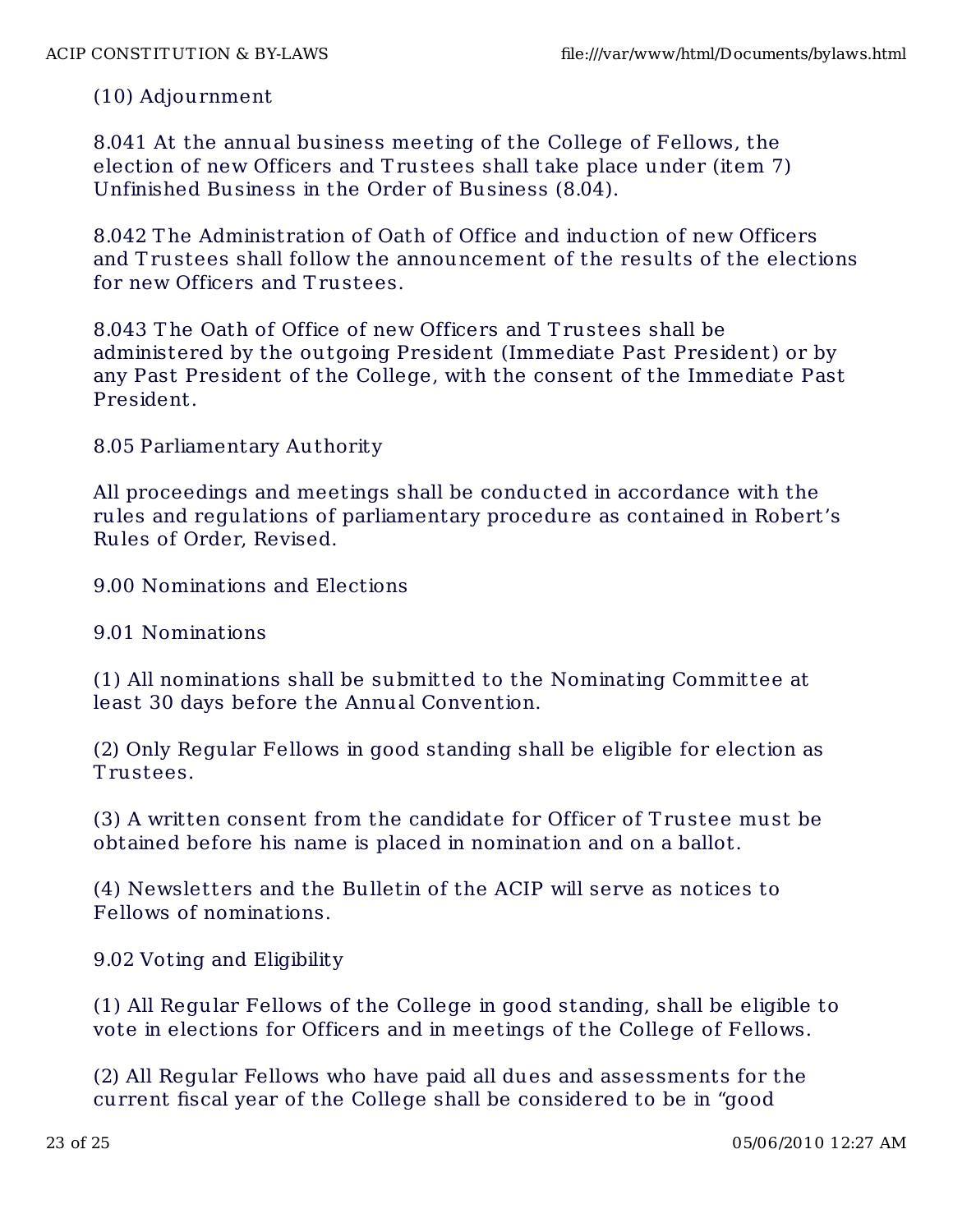standing" and shall be eligible to vote and run for office.

9.03 Method of Voting

(1) A Nominating and Election Committee shall be appointed by the Board of T rustees and shall certify credentials before issuing ballots.

(2) T he Nominating and Election Committee shall be responsible for the annual election procedures, including a special room for voting, ballot boxes, counting of ballots, and making an official election tally report to the College of Fellows at the Annual Convention.

(3) If the Board of T rustees decides that election of Officers and T rustees shall be held by mail, all ballots shall be mailed to Regular Fellows in good standing at least 28 days prior to the Annual Convention meeting. All ballots shall be postmarked and returned no later than one week prior to the Annual Convention of the College.

10.00 Finances

10.01 Membership dues: Fellows – Annual membership dues for the different classes of Fellows shall be decided by the Board of T rustees and are subject to approval by the College of Fellows.

10.02 Membership dues: Affiliated – Affiliated Association/Societies /Organizations' dues shall be decided by the Board of T rustees.

10.03 Life Membership

Regular Fellows in good standing shall be eligible for life membership status in the College, upon application to the American College of International Physicians, Inc. and payment of a fee, as determined by the Board of T rustees.

11.00 Awards and Honors

### 11.01 Authority

T he Board of T rustees shall be empowered through its Award Committee (7.10) to present special awards and honors as cited below, at the Annual Convention.

11.02 Purpose